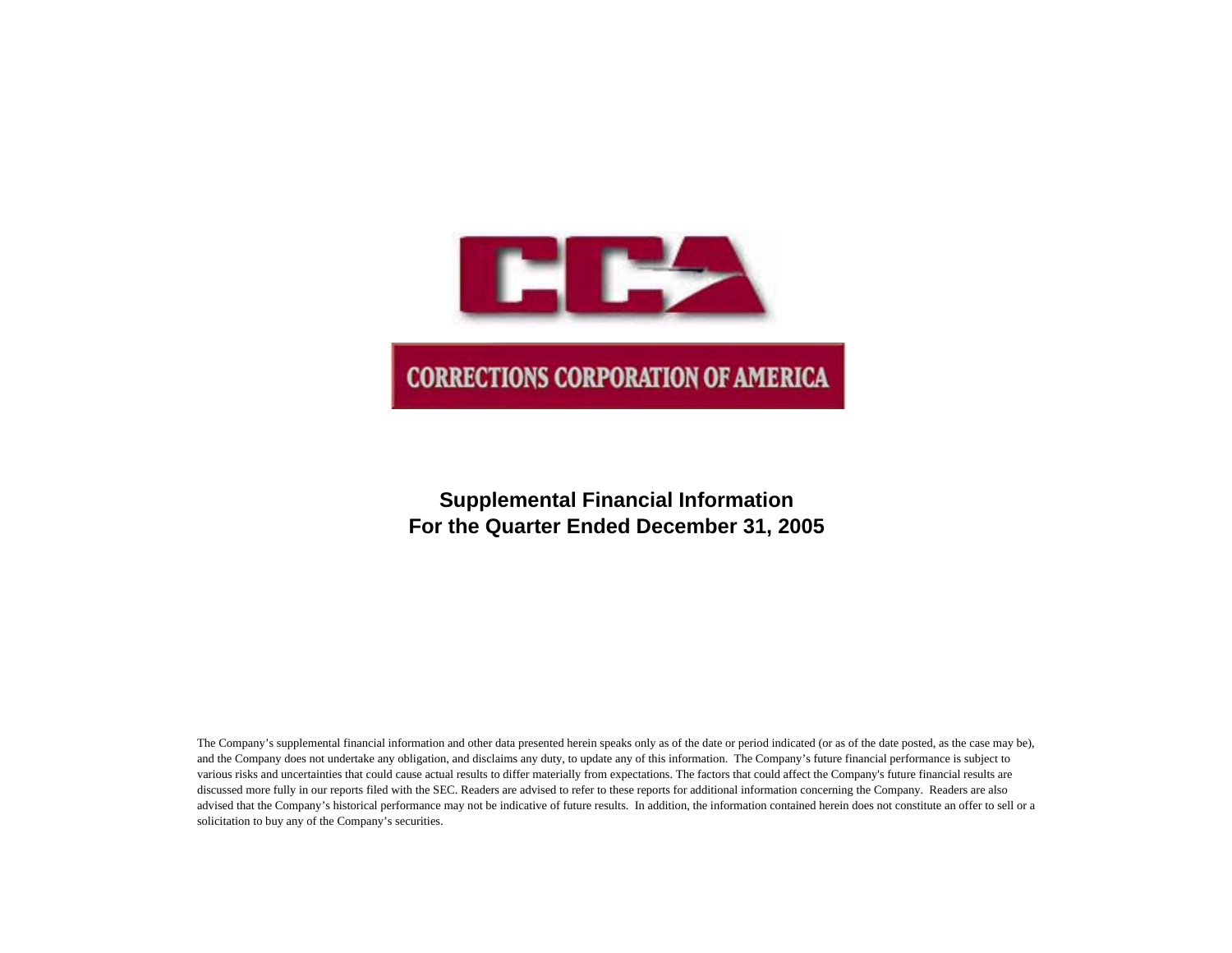# **CORRECTIONS CORPORATION OF AMERICA**

**Supplemental Financial Information For the Quarter Ended December 31, 2005**

## **TABLE OF CONTENTS**

| Consolidated Balance Sheets <b>Consolidated</b> Balance Sheets <b>Consolidated</b> Balance Sheets <b>Consolidated</b> Balance Sheets <b>Consolidated</b> Balance Sheets <b>Consolidated</b> Balance Sheets <b>Consolidated</b> Balance Sheets <b>Consolidated</b> |  |
|-------------------------------------------------------------------------------------------------------------------------------------------------------------------------------------------------------------------------------------------------------------------|--|
| Consolidated Statements of Operations <b>Consolidated Statements</b> of Operations 2                                                                                                                                                                              |  |
| Reconciliation of Basic to Diluted Earnings Per Share <b>Constanting Strate</b> 5                                                                                                                                                                                 |  |
| Selected Financial Information <b>Construction</b> 6                                                                                                                                                                                                              |  |
|                                                                                                                                                                                                                                                                   |  |
|                                                                                                                                                                                                                                                                   |  |
| Facility Portfolio <sup>21</sup>                                                                                                                                                                                                                                  |  |
| Diversification of Revenue <b>Construction</b> 17                                                                                                                                                                                                                 |  |
| Research Coverage / Credit Ratings <b>Constanting Coverage / Credit Ratings</b> 18                                                                                                                                                                                |  |

John D. Ferguson, President and CEO Irving E. Lingo, Jr., Chief Financial Officer 10 Burton Hills Boulevard Nashville, TN 37215 Tel.: (615) 263-3000 Fax: (615) 263-3010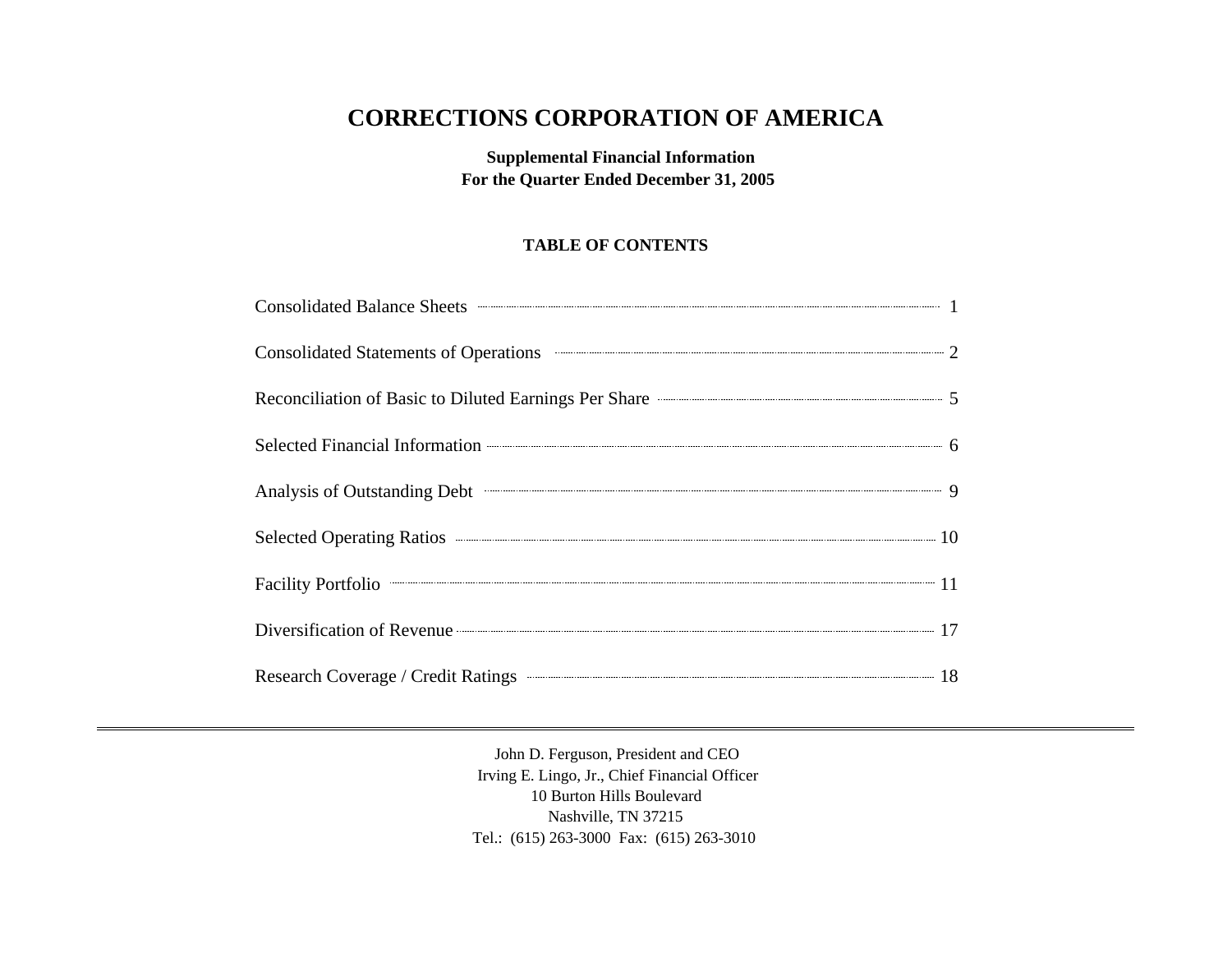#### **CONSOLIDATED BALANCE SHEETS**

| <b>ASSETS</b>                               | December 31,<br>2005   | September 30,<br>2005  | <b>June 30,</b><br>2005 | March 31,<br>2005 | December 31,<br>2004               |
|---------------------------------------------|------------------------|------------------------|-------------------------|-------------------|------------------------------------|
| Cash and cash equivalents                   | $\mathbb{S}$<br>64,901 | $\mathbb{S}$<br>66,402 | $\mathbb{S}$<br>45,951  | \$<br>48,407      | $\overline{\mathcal{S}}$<br>50,938 |
| Restricted cash                             | 11,284                 | 11,182                 | 11,094                  | 11,021            | 12,965                             |
| Investments                                 | 19,014                 | 8,897                  | 8,816                   | 8,744             | 8,686                              |
| Accounts receivable, net of allowance       | 176,560                | 173,787                | 173,023                 | 150,253           | 156,653                            |
| Deferred tax assets                         | 32,488                 | 38,365                 | 50,271                  | 56,756            | 56,410                             |
| Prepaid expenses and other current assets   | 15,884                 | 18,816                 | 26,456                  | 18,830            | 16,636                             |
| Total current assets                        | 320,131                | 317,449                | 315,611                 | 294,011           | 302,288                            |
| Property and equipment, net                 | 1,710,794              | 1,691,009              | 1,677,577               | 1,665,162         | 1,660,010                          |
| Investment in direct financing lease        | 16,322                 | 16,520                 | 16,713                  | 16,899            | 17,073                             |
| Goodwill                                    | 15,246                 | 15,425                 | 15,425                  | 15,425            | 15,563                             |
| Other assets                                | 23,820                 | 24,862                 | 26,619                  | 26,875            | 28,144                             |
| Total assets                                | 2,086,313<br>-S        | 2,065,265<br>-S        | 2,051,945<br>-S         | 2,018,372<br>-S   | 2,023,078<br>-\$                   |
| <b>LIABILITIES AND STOCKHOLDERS' EQUITY</b> |                        |                        |                         |                   |                                    |
| Accounts payable and accrued expenses       | \$<br>160,041          | \$<br>159,741          | \$<br>170,420           | \$<br>152,139     | \$<br>146,876                      |
| Income tax payable                          | 1,435                  | 2,032                  | 2,058                   | 6,404             | 22,207                             |
| Current portion of long-term debt           | 11,836                 | 21,871                 | 21,883                  | 2,014             | 3,182                              |
| Total current liabilities                   | 173,312                | 183,644                | 194,361                 | 160,557           | 172,265                            |
| Long-term debt, net of current portion      | 963,800                | 964,236                | 964,694                 | 985,166           | 999,113                            |
| Deferred tax liabilities                    | 12,087                 | 8,777                  | 9,381                   | 9,701             | 14,132                             |
| Other liabilities                           | 20,483                 | 20,843                 | 21,083                  | 21,408            | 21,574                             |
| <b>Total liabilities</b>                    | 1,169,682              | 1,177,500              | 1,189,519               | 1,176,832         | 1,207,084                          |
| Commitments and contingencies               |                        |                        |                         |                   |                                    |
| Common stock - \$0.01 par value             | 397                    | 396                    | 394                     | 391               | 354                                |
| Additional paid-in capital                  | 1,506,184              | 1,501,592              | 1,497,955               | 1,492,238         | 1,451,885                          |
| Deferred compensation                       | (5,563)                | (6, 431)               | (7, 338)                | (7,641)           | (1,736)                            |
| Retained deficit                            | (584, 387)             | (607, 792)             | (628, 585)              | (643, 448)        | (634, 509)                         |
| Total stockholders' equity                  | 916,631                | 887,765                | 862,426                 | 841,540           | 815,994                            |
| Total liabilities and stockholders' equity  | \$<br>2,086,313        | 2,065,265<br>\$        | 2,051,945<br>\$         | \$<br>2,018,372   | \$<br>2,023,078                    |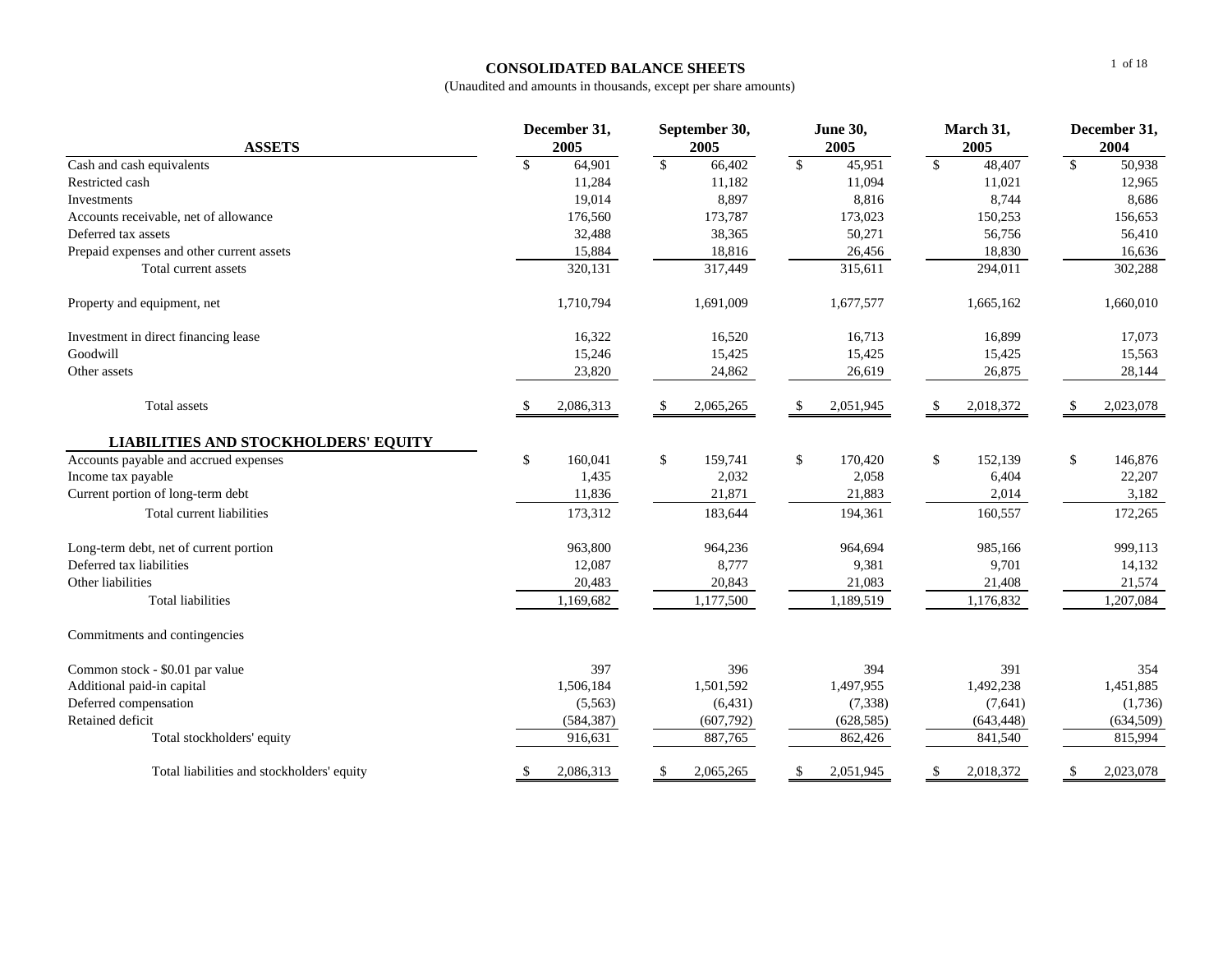#### **CONSOLIDATED STATEMENTS OF OPERATIONS**

|                                                                             |              | For the Three Months Ended |              | For the Twelve Months Ended |    |           |              |                   |
|-----------------------------------------------------------------------------|--------------|----------------------------|--------------|-----------------------------|----|-----------|--------------|-------------------|
|                                                                             |              |                            | December 31, |                             |    |           | December 31, |                   |
| <b>REVENUE:</b>                                                             |              | 2005                       |              | 2004                        |    | 2005      |              | 2004              |
| Management:                                                                 |              |                            |              |                             |    |           |              |                   |
| Federal                                                                     | $\mathbb{S}$ | 125,219                    | \$           | 111,467                     | \$ | 466,784   | \$           | 429,641           |
| State                                                                       |              | 154,560                    |              | 140,143                     |    | 579,205   |              | 549,580           |
| Local                                                                       |              | 20,371                     |              | 19,953                      |    | 79,844    |              | 79,493            |
| Other                                                                       |              | 12,568                     |              | 11,414                      |    | 48,018    |              | 44,316            |
| Total management revenue                                                    |              | 312,718                    |              | 282,977                     |    | 1,173,851 |              | 1,103,030         |
| Transportation                                                              |              | 3,435                      |              | 4,455                       |    | 14,558    |              | 19,142            |
| Rental                                                                      |              | 1,036                      |              | 971                         |    | 3,991     |              | 3,845             |
| Other                                                                       |              | 8                          |              | 92                          |    | 240       |              | 370               |
|                                                                             |              | 317,197                    |              | 288,495                     |    | 1,192,640 |              | 1,126,387         |
| <b>EXPENSES:</b>                                                            |              |                            |              |                             |    |           |              |                   |
| Operating:                                                                  |              |                            |              |                             |    |           |              |                   |
| Facility fixed                                                              |              | 169,809                    |              | 156,764                     |    | 659,965   |              | 618,340           |
| Facility variable                                                           |              | 59,725                     |              | 54,157                      |    | 217,471   |              | 206,327           |
| Transportation                                                              |              | 4,878                      |              | 5,347                       |    | 21,086    |              | 25,081            |
| Other                                                                       |              | 28                         |              | 32                          |    | 271       |              | 618               |
| Total operating expenses                                                    |              | 234,440                    |              | 216,300                     |    | 898,793   |              | 850,366           |
| General and administrative                                                  |              | 16,576                     |              | 12,836                      |    | 57,053    |              | 48,186            |
| Depreciation and amortization                                               |              | 15,750                     |              | 14,495                      |    | 59,882    |              | 54,445<br>952,997 |
|                                                                             |              | 266,766                    |              | 243,631                     |    | 1,015,728 |              |                   |
| <b>OPERATING INCOME</b>                                                     |              | 50,431                     |              | 44,864                      |    | 176,912   |              | 173,390           |
|                                                                             |              |                            |              |                             |    |           |              |                   |
| OTHER (INCOME) EXPENSE:<br>Interest expense, net                            |              | 15,683                     |              | 17,368                      |    | 63,928    |              | 69,177            |
| Expenses associated with debt refinancing and recapitalization transactions |              |                            |              |                             |    | 35,269    |              | 101               |
| Other (income) expenses                                                     |              | 23                         |              | 449                         |    | 263       |              | 943               |
|                                                                             |              | 15,706                     |              | 17,817                      |    | 99,460    |              | 70,221            |
|                                                                             |              |                            |              |                             |    |           |              |                   |
| <b>INCOME FROM CONTINUING OPERATIONS BEFORE INCOME TAXES</b>                |              | 34,725                     |              | 27,047                      |    | 77,452    |              | 103,169           |
| Income tax expense                                                          |              | (11,071)                   |              | (12, 102)                   |    | (26, 888) |              | (41,514)          |
| <b>INCOME FROM CONTINUING OPERATIONS</b>                                    |              | 23,654                     |              | 14,945                      |    | 50,564    |              | 61,655            |
| Income (loss) from discontinued operations, net of taxes                    |              | (249)                      |              | (18)                        |    | (442)     |              | 888               |
| <b>NET INCOME</b>                                                           |              | 23,405                     |              | 14,927                      |    | 50,122    |              | 62,543            |
| Distributions to preferred stockholders                                     |              |                            |              |                             |    |           |              | (1, 462)          |
|                                                                             |              |                            |              |                             |    |           |              |                   |
| NET INCOME AVAILABLE TO COMMON STOCKHOLDERS                                 |              | 23,405                     | S.           | 14,927                      | -S | 50,122    | S            | 61,081            |
| <b>BASIC EARNINGS PER SHARE</b>                                             | S            | 0.59                       | -S           | 0.42                        | S  | 1.30      | \$           | 1.74              |
| <b>DILUTED EARNINGS PER SHARE</b>                                           | \$           | 0.58                       | -S           | 0.38                        | \$ | 1.25      | \$           | 1.55              |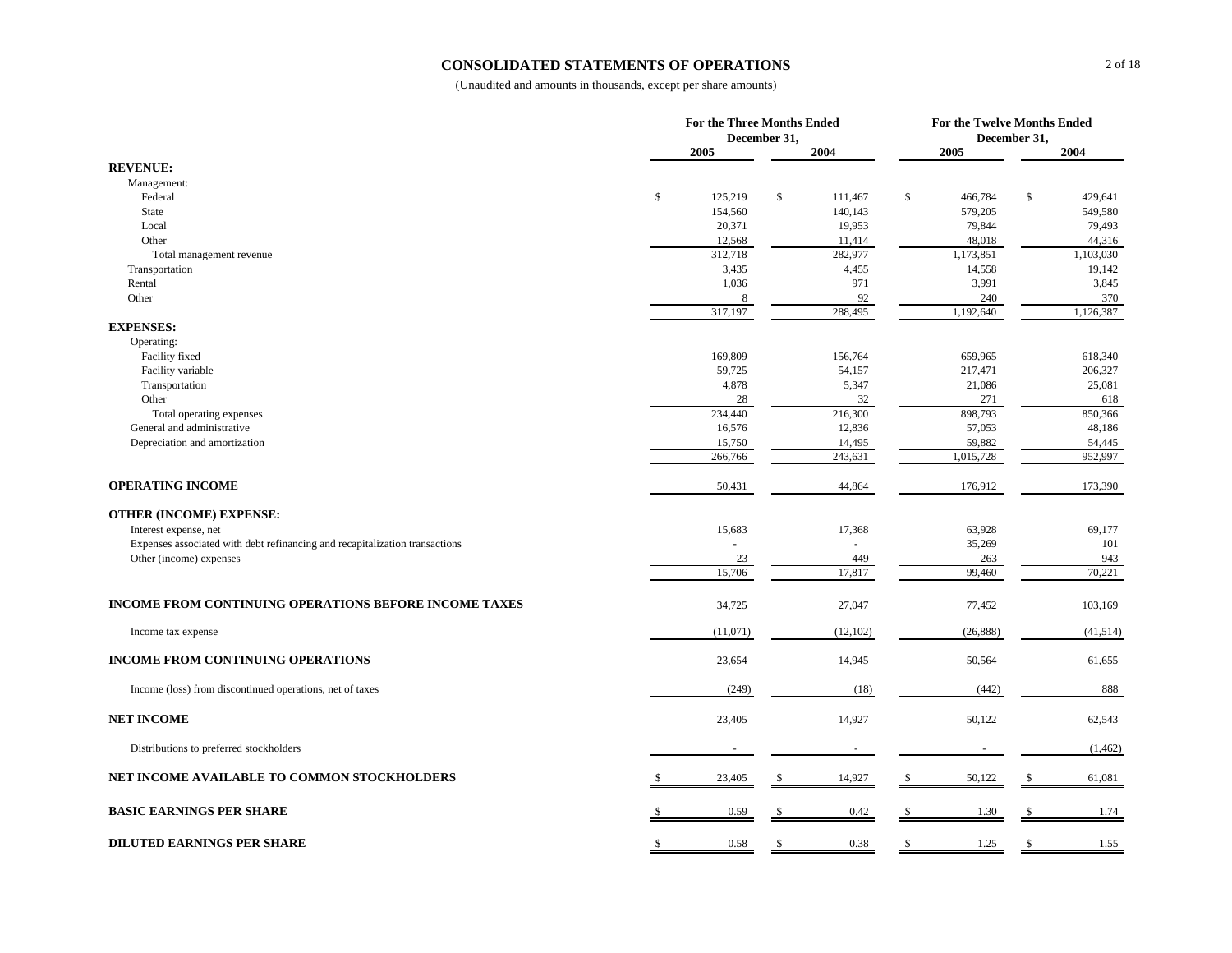#### **CONSOLIDATED STATEMENTS OF OPERATIONS**

|                                                                             | <b>As Adjusted for Discontinued Operations</b> |                   |    |                                   |    |                       |                      |                  |  |  |
|-----------------------------------------------------------------------------|------------------------------------------------|-------------------|----|-----------------------------------|----|-----------------------|----------------------|------------------|--|--|
|                                                                             |                                                |                   |    | <b>For the Three Months Ended</b> |    |                       |                      |                  |  |  |
|                                                                             |                                                | March 31,<br>2005 |    | <b>June 30,</b><br>2005           |    | September 30,<br>2005 | December 31,<br>2005 |                  |  |  |
| <b>REVENUE:</b>                                                             |                                                |                   |    |                                   |    |                       |                      |                  |  |  |
| Management:                                                                 |                                                |                   |    |                                   |    |                       |                      |                  |  |  |
| Federal                                                                     | \$                                             | 109,315           | \$ | 113,739                           | \$ | 118,511               | \$                   | 125,219          |  |  |
| State                                                                       |                                                | 135,462           |    | 139,976                           |    | 149,207               |                      | 154,560          |  |  |
| Local<br>Other                                                              |                                                | 19,754<br>11,563  |    | 19,406<br>11,940                  |    | 20,313<br>11,947      |                      | 20,371<br>12,568 |  |  |
| Total management revenue                                                    |                                                | 276,094           |    | 285,061                           |    | 299,978               |                      | 312,718          |  |  |
| Transportation                                                              |                                                | 3,740             |    | 4,129                             |    | 3,254                 |                      | 3,435            |  |  |
| Rental                                                                      |                                                | 972               |    | 984                               |    | 999                   |                      | 1,036            |  |  |
| Other                                                                       |                                                | 81                |    | 15                                |    | 136                   |                      | 8                |  |  |
|                                                                             |                                                | 280,887           |    | 290,189                           |    | 304,367               |                      | 317,197          |  |  |
| <b>EXPENSES:</b><br>Operating:                                              |                                                |                   |    |                                   |    |                       |                      |                  |  |  |
| Facility fixed                                                              |                                                | 160,328           |    | 163,536                           |    | 166,292               |                      | 169,809          |  |  |
| Facility variable                                                           |                                                | 49,097            |    | 53,954                            |    | 54,695                |                      | 59,725           |  |  |
| Transportation                                                              |                                                | 5,198             |    | 6,058                             |    | 4,952                 |                      | 4,878            |  |  |
| Other                                                                       |                                                | 127               |    | 49                                |    | 67                    |                      | 28               |  |  |
| Total operating expenses                                                    |                                                | 214,750           |    | 223,597                           |    | 226,006               |                      | 234,440          |  |  |
| General and administrative                                                  |                                                | 12,538            |    | 13,587                            |    | 14,352                |                      | 16,576           |  |  |
| Depreciation and amortization                                               |                                                | 14,037            |    | 14,780                            |    | 15,315                |                      | 15,750           |  |  |
|                                                                             |                                                | 241,325           |    | 251,964                           |    | 255,673               |                      | 266,766          |  |  |
| <b>OPERATING INCOME</b>                                                     |                                                | 39,562            |    | 38,225                            |    | 48,694                |                      | 50,431           |  |  |
| <b>OTHER (INCOME) EXPENSE:</b>                                              |                                                |                   |    |                                   |    |                       |                      |                  |  |  |
| Interest expense, net                                                       |                                                | 17,428            |    | 15,544                            |    | 15,273                |                      | 15,683           |  |  |
| Expenses associated with debt refinancing and recapitalization transactions |                                                | 35,032            |    | 237                               |    |                       |                      |                  |  |  |
| Other (income) expenses                                                     |                                                | (124)             |    | 173                               |    | 191                   |                      | 23               |  |  |
|                                                                             |                                                | 52,336            |    | 15,954                            |    | 15,464                |                      | 15,706           |  |  |
| INCOME (LOSS) FROM CONTINUING OPERATIONS BEFORE INCOME TAXES                |                                                | (12, 774)         |    | 22,271                            |    | 33,230                |                      | 34,725           |  |  |
| Income tax benefit (expense)                                                |                                                | 4,455             |    | (7, 835)                          |    | (12, 437)             |                      | (11,071)         |  |  |
| INCOME (LOSS) FROM CONTINUING OPERATIONS                                    |                                                | (8,319)           |    | 14,436                            |    | 20,793                |                      | 23,654           |  |  |
| Income (loss) from discontinued operations, net of taxes                    |                                                | (620)             |    | 427                               |    |                       |                      | (249)            |  |  |
| <b>NET INCOME (LOSS)</b>                                                    |                                                | (8,939)           |    | 14,863                            |    | 20,793                |                      | 23,405           |  |  |
| Distributions to preferred stockholders                                     |                                                |                   |    |                                   |    |                       |                      | $\sim$           |  |  |
| NET INCOME (LOSS) AVAILABLE TO COMMON STOCKHOLDERS                          |                                                | (8,939)           | S  | 14,863                            |    | 20,793                | -S                   | 23,405           |  |  |
| <b>BASIC EARNINGS PER SHARE</b>                                             |                                                | (0.24)            | \$ | 0.38                              | \$ | 0.53                  | \$                   | 0.59             |  |  |
| <b>DILUTED EARNINGS PER SHARE</b>                                           | $\mathbb{S}$                                   | (0.24)            | \$ | 0.37                              | \$ | 0.52                  | \$                   | 0.58             |  |  |
| TOTAL COMPENSATED MAN-DAYS                                                  |                                                | 5,533,030         |    | 5,666,552                         |    | 5,902,426             |                      | 6,053,534        |  |  |
| <b>TOTAL AVAILABLE BED-DAYS</b>                                             |                                                | 6,176,283         |    | 6,288,282                         |    | 6,369,712             |                      | 6,503,003        |  |  |
| <b>AVERAGE COMPENSATED OCCUPANCY</b>                                        |                                                | 89.6%             |    | 90.1%                             |    | 92.7%                 |                      | 93.1%            |  |  |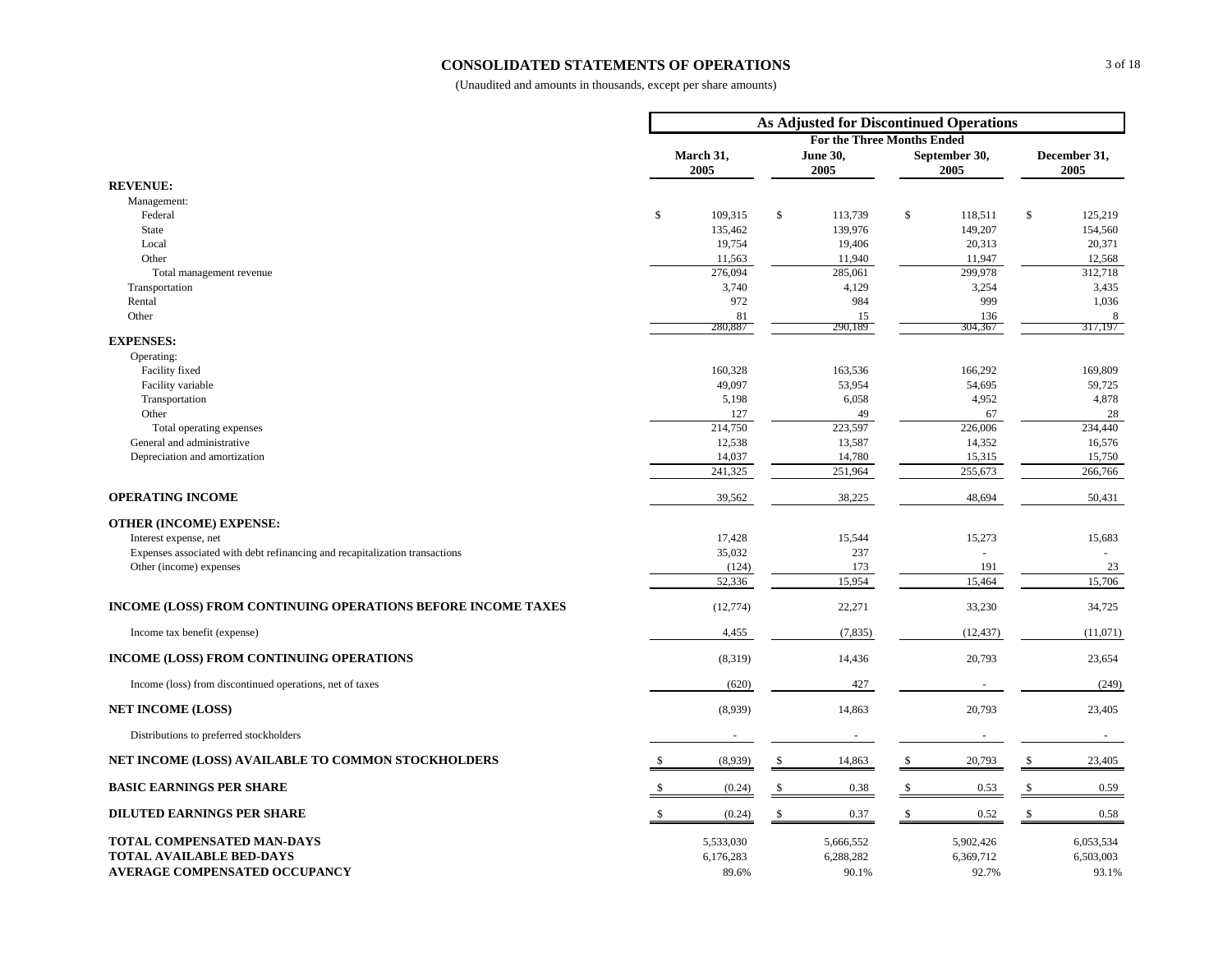#### **CONSOLIDATED STATEMENTS OF OPERATIONS**

|                                                                                                       | <b>As Adjusted for Discontinued Operations</b> |                                 |                  |                                   |              |                                 |                      |                                 |  |  |
|-------------------------------------------------------------------------------------------------------|------------------------------------------------|---------------------------------|------------------|-----------------------------------|--------------|---------------------------------|----------------------|---------------------------------|--|--|
|                                                                                                       |                                                |                                 |                  | <b>For the Three Months Ended</b> |              |                                 |                      |                                 |  |  |
|                                                                                                       |                                                | March 31,<br>2004               | June 30,<br>2004 |                                   |              | September 30,<br>2004           | December 31,<br>2004 |                                 |  |  |
| <b>REVENUE:</b>                                                                                       |                                                |                                 |                  |                                   |              |                                 |                      |                                 |  |  |
| Management:                                                                                           |                                                |                                 |                  |                                   |              |                                 |                      |                                 |  |  |
| Federal                                                                                               | $\mathbb{S}$                                   | 101,411                         | $\mathbb{S}$     | 107,914                           | $\mathbb{S}$ | 108,849                         | $\$$                 | 111,467                         |  |  |
| <b>State</b>                                                                                          |                                                | 133,654                         |                  | 137,888                           |              | 137,895                         |                      | 140,143                         |  |  |
| Local                                                                                                 |                                                | 19,163                          |                  | 19,756                            |              | 20,621                          |                      | 19,953                          |  |  |
| Other                                                                                                 |                                                | 10,917<br>265,145               |                  | 10,915<br>276,473                 |              | 11,070<br>278,435               |                      | 11,414<br>282,977               |  |  |
| Total management revenue<br>Transportation                                                            |                                                | 5,077                           |                  | 4,312                             |              | 5,298                           |                      | 4,455                           |  |  |
| Rental                                                                                                |                                                | 948                             |                  | 955                               |              | 971                             |                      | 971                             |  |  |
| Other                                                                                                 |                                                | 17                              |                  | 161                               |              | 100                             |                      | 92                              |  |  |
|                                                                                                       |                                                | 271,187                         |                  | 281,901                           |              | 284,804                         |                      | 288,495                         |  |  |
| <b>EXPENSES:</b>                                                                                      |                                                |                                 |                  |                                   |              |                                 |                      |                                 |  |  |
| Operating:                                                                                            |                                                |                                 |                  |                                   |              |                                 |                      |                                 |  |  |
| Facility fixed                                                                                        |                                                | 149,217                         |                  | 154,629                           |              | 157,730                         |                      | 156,764                         |  |  |
| Facility variable                                                                                     |                                                | 48,935                          |                  | 51,587                            |              | 51,648                          |                      | 54,157                          |  |  |
| Transportation                                                                                        |                                                | 6,602                           |                  | 6,686                             |              | 6,446                           |                      | 5,347                           |  |  |
| Other<br>Total operating expenses                                                                     |                                                | 181<br>204,935                  |                  | 195<br>213,097                    |              | 210<br>216,034                  |                      | 32<br>216,300                   |  |  |
| General and administrative                                                                            |                                                | 10,969                          |                  | 12,053                            |              | 12,328                          |                      | 12,836                          |  |  |
| Depreciation and amortization                                                                         |                                                | 12,836                          |                  | 13,145                            |              | 13,969                          |                      | 14,495                          |  |  |
|                                                                                                       |                                                | 228,740                         |                  | 238,295                           |              | 242,331                         |                      | 243,631                         |  |  |
| <b>OPERATING INCOME</b>                                                                               |                                                | 42,447                          |                  | 43,606                            |              | 42,473                          |                      | 44,864                          |  |  |
|                                                                                                       |                                                |                                 |                  |                                   |              |                                 |                      |                                 |  |  |
| <b>OTHER (INCOME) EXPENSE:</b>                                                                        |                                                | 17,641                          |                  | 17,337                            |              | 16,831                          |                      | 17,368                          |  |  |
| Interest expense, net<br>Expenses associated with debt refinancing and recapitalization transactions  |                                                | 25                              |                  | 76                                |              |                                 |                      | $\mathbf{r}$                    |  |  |
| Other (income) expenses                                                                               |                                                | 46                              |                  | 209                               |              | 239                             |                      | 449                             |  |  |
|                                                                                                       |                                                | 17,712                          |                  | 17,622                            |              | 17,070                          |                      | 17,817                          |  |  |
| <b>INCOME FROM CONTINUING OPERATIONS BEFORE INCOME TAXES</b>                                          |                                                | 24,735                          |                  | 25,984                            |              | 25,403                          |                      | 27,047                          |  |  |
| Income tax expense                                                                                    |                                                | (9,894)                         |                  | (10,749)                          |              | (8,769)                         |                      | (12,102)                        |  |  |
|                                                                                                       |                                                |                                 |                  |                                   |              |                                 |                      |                                 |  |  |
| INCOME FROM CONTINUING OPERATIONS                                                                     |                                                | 14,841                          |                  | 15,235                            |              | 16,634                          |                      | 14,945                          |  |  |
| Income (loss) from discontinued operations, net of taxes                                              |                                                | 343                             |                  | 189                               |              | 374                             |                      | (18)                            |  |  |
| <b>NET INCOME</b>                                                                                     |                                                | 15,184                          |                  | 15,424                            |              | 17,008                          |                      | 14,927                          |  |  |
| Distributions to preferred stockholders                                                               |                                                | (814)                           |                  | (648)                             |              | $\sim$                          |                      | $\sim$                          |  |  |
| NET INCOME AVAILABLE TO COMMON STOCKHOLDERS                                                           |                                                | 14,370                          | S                | 14,776                            |              | 17,008                          | S                    | 14,927                          |  |  |
| <b>BASIC EARNINGS PER SHARE</b>                                                                       |                                                | 0.41                            | \$               | 0.42                              | \$           | 0.49                            | $\mathbb{S}$         | 0.42                            |  |  |
| <b>DILUTED EARNINGS PER SHARE</b>                                                                     | \$                                             | 0.37                            | $\mathbb{S}$     | 0.38                              | \$           | 0.43                            | $\mathbb{S}$         | 0.38                            |  |  |
| TOTAL COMPENSATED MAN-DAYS<br><b>TOTAL AVAILABLE BED-DAYS</b><br><b>AVERAGE COMPENSATED OCCUPANCY</b> |                                                | 5,424,331<br>5,666,656<br>95.7% |                  | 5,619,279<br>5,854,030<br>96.0%   |              | 5,683,832<br>5,973,865<br>95.1% |                      | 5,686,367<br>6,123,297<br>92.9% |  |  |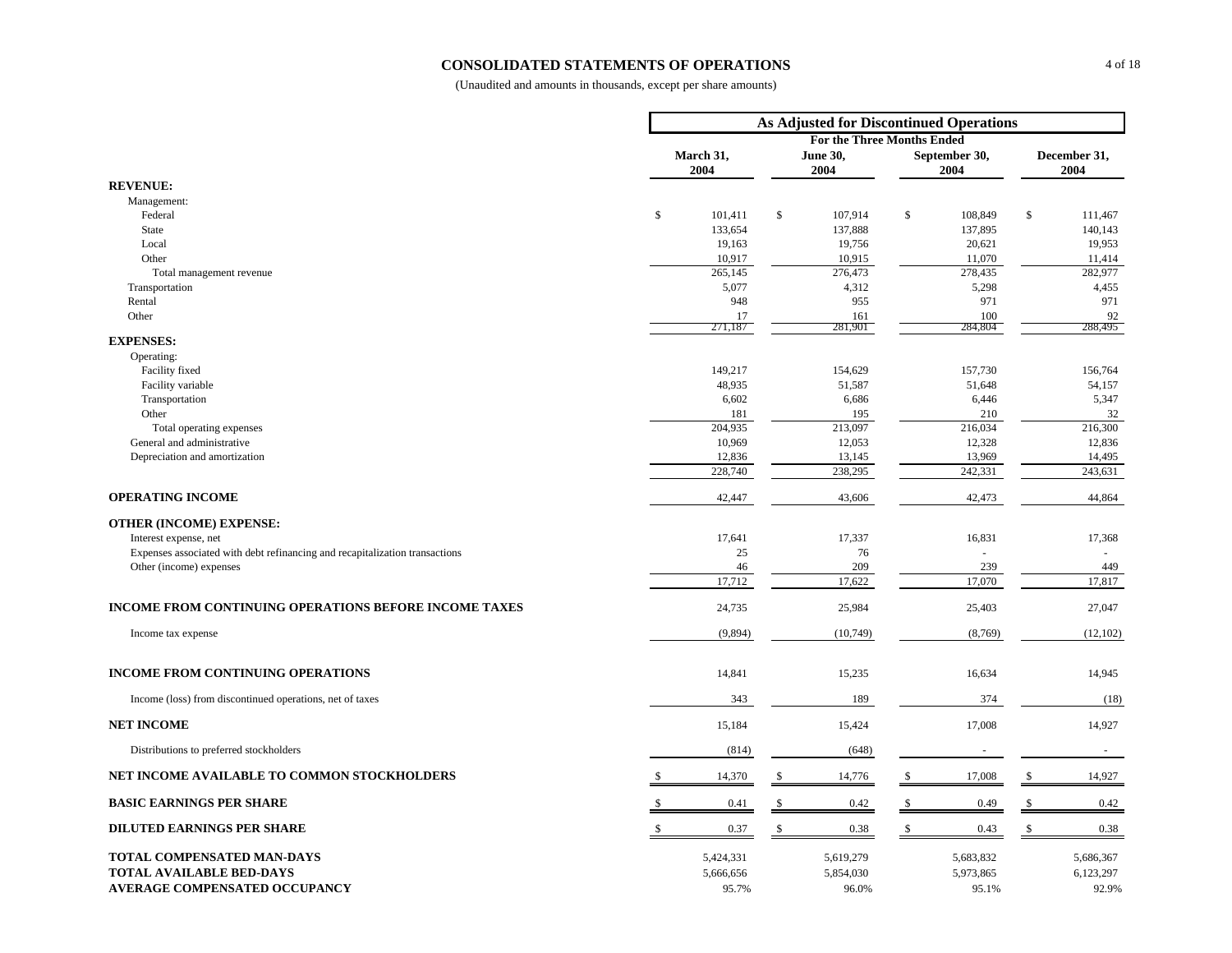## **RECONCILIATION OF BASIC TO DILUTED EARNINGS PER SHARE**

|                                                                | For the Three Months Ended December 31, |               |        |                    |        | For the Twelve Months Ended December 31, |        |  |
|----------------------------------------------------------------|-----------------------------------------|---------------|--------|--------------------|--------|------------------------------------------|--------|--|
|                                                                | 2005                                    |               | 2004   |                    | 2005   |                                          | 2004   |  |
| Basic:                                                         |                                         |               |        |                    |        |                                          |        |  |
| Income from continuing operations                              | 23,654                                  | $\mathcal{S}$ | 14,945 | $\mathcal{S}$      | 50,564 | \$                                       | 60,193 |  |
| Income (loss) from discontinued operations, net of taxes       | (249)                                   |               | (18)   |                    | (442)  |                                          | 888    |  |
| Net income available to common stockholders                    | 23,405                                  | \$            | 14,927 | \$                 | 50,122 | \$                                       | 61,081 |  |
| Diluted:                                                       |                                         |               |        |                    |        |                                          |        |  |
| Income from continuing operations                              | \$<br>23,654                            | \$            | 14,945 | $\mathbf{\$}$      | 50,564 | \$                                       | 60,193 |  |
| Interest expense applicable to convertible notes, net of taxes |                                         |               | 167    |                    | 129    |                                          | 720    |  |
| Diluted income from continuing operations                      | 23,654                                  |               | 15,112 |                    | 50,693 |                                          | 60,913 |  |
| Income (loss) from discontinued operations, net of taxes       | (249)                                   |               | (18)   |                    | (442)  |                                          | 888    |  |
| Diluted net income available to common stockholders            | 23,405                                  |               | 15,094 |                    | 50,251 |                                          | 61,801 |  |
| Basic:                                                         |                                         |               |        |                    |        |                                          |        |  |
| Weighted average common shares outstanding                     | 39,630                                  |               | 35,331 |                    | 38,772 |                                          | 35,194 |  |
| Unvested restricted common stock                               | (320)                                   |               | (140)  |                    | (297)  |                                          | (135)  |  |
| Weighted average common shares outstanding-basic               | 39,310                                  |               | 35,191 |                    | 38,475 |                                          | 35,059 |  |
| Diluted:                                                       |                                         |               |        |                    |        |                                          |        |  |
| Weighted average common shares outstanding-basic               | 39,310                                  |               | 35,191 |                    | 38,475 |                                          | 35,059 |  |
| Effect of dilutive securities:                                 |                                         |               |        |                    |        |                                          |        |  |
| Stock options and warrants                                     | 1,074                                   |               | 1,289  |                    | 1,149  |                                          | 1,301  |  |
| Convertible notes                                              |                                         |               | 3,362  |                    | 544    |                                          | 3,362  |  |
| Restricted stock-based compensation                            | 148                                     |               | 69     |                    | 113    |                                          | 58     |  |
| Weighted average shares and assumed conversions-diluted        | 40,532                                  |               | 39,911 |                    | 40,281 |                                          | 39,780 |  |
| Basic earnings per share:                                      |                                         |               |        |                    |        |                                          |        |  |
| Income from continuing operations                              | \$<br>0.60                              | \$            | 0.42   | \$                 | 1.31   | \$                                       | 1.71   |  |
| Income (loss) from discontinued operations, net of taxes       | (0.01)                                  |               |        |                    | (0.01) |                                          | 0.03   |  |
| Net income available to common stockholders                    | 0.59                                    | \$            | 0.42   | $\mathbf{\hat{S}}$ | 1.30   | \$                                       | 1.74   |  |
| Diluted earnings per share:                                    |                                         |               |        |                    |        |                                          |        |  |
| Income from continuing operations                              | 0.58                                    | \$            | 0.38   | <sup>\$</sup>      | 1.26   | \$                                       | 1.53   |  |
|                                                                |                                         |               |        |                    |        |                                          |        |  |
| Income (loss) from discontinued operations, net of taxes       |                                         |               |        |                    | (0.01) |                                          | 0.02   |  |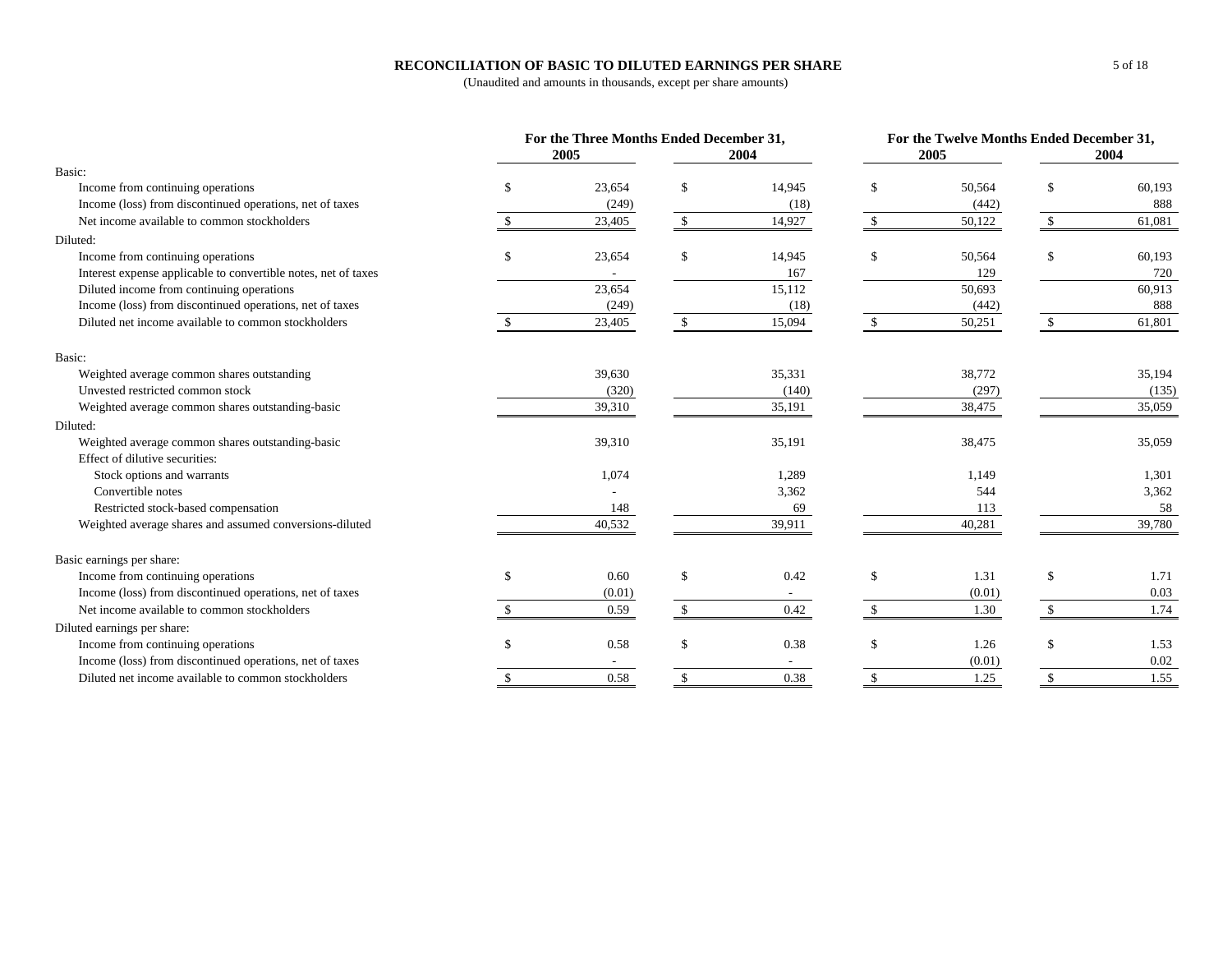#### **SELECTED FINANCIAL INFORMATION**

|                                                                                              |                                | <b>December 31, 2005</b> | September 30, 2005   |                        |            | June 30, 2005           |                                        | March 31, 2005         | <b>December 31, 2004</b>    |                        |
|----------------------------------------------------------------------------------------------|--------------------------------|--------------------------|----------------------|------------------------|------------|-------------------------|----------------------------------------|------------------------|-----------------------------|------------------------|
| <b>BALANCE SHEET:</b><br>Property and equipment<br>Accumulated depreciation and amortization | \$                             | 2,070,941<br>(360, 147)  | \$                   | 2,034,759<br>(343,750) | \$         | 2,005,134<br>(327, 557) | \$                                     | 1,977,176<br>(312,014) | \$                          | 1,957,030<br>(297,020) |
| Property and equipment, net                                                                  | $\mathbb{S}$                   | 1,710,794                | \$                   | 1,691,009              | \$         | 1,677,577               | \$                                     | 1,665,162              | \$                          | 1,660,010              |
| <b>Total</b> assets                                                                          | \$                             | 2,086,313                | \$                   | 2,065,265              | \$         | 2,051,945               | \$                                     | 2,018,372              | \$                          | 2,023,078              |
| Maintenance & technology capital expenditures for the quarter ended                          | \$                             | 11,326                   | \$                   | 6,628                  | \$         | 10,619                  | $\mathbb{S}$                           | 7,632                  | \$                          | 12,770                 |
| Total debt                                                                                   | \$                             | 975,636                  | \$                   | 986,107                | \$         | 986,577                 | \$                                     | 987,180                | \$                          | 1,002,295              |
| Equity book value                                                                            | \$                             | 916,631                  | \$                   | 887,765                | \$         | 862,426                 | $\mathbb{S}$                           | 841,540                | \$                          | 815,994                |
| LIQUIDITY:                                                                                   |                                |                          |                      |                        |            |                         |                                        |                        |                             |                        |
| Cash and cash equivalents                                                                    | \$                             | 64,901                   | \$                   | 66,402                 | \$         | 45,951                  | \$                                     | 48,407                 | \$                          | 50,938                 |
| Investments                                                                                  | \$                             | 19,014                   | \$                   | 8,897                  | \$         | 8,816                   | \$                                     | 8,744                  | \$                          | 8,686                  |
| Availability under revolving credit facility                                                 | \$                             | 78,519                   | \$                   | 66,380                 | \$         | 64,774                  | $\mathbb S$                            | 88,274                 | \$                          | 88,274                 |
| <b>CAPITALIZATION:</b>                                                                       |                                |                          |                      |                        |            |                         |                                        |                        |                             |                        |
| Common shares outstanding                                                                    |                                | 39,694                   |                      | 39,552                 |            | 39,369                  |                                        | 39.129                 |                             | 35,415                 |
| Common share price at end of period<br>Market value of common equity at end of period        | \$<br>$\overline{\mathcal{S}}$ | 44.97<br>1,785,039       | \$<br>\$             | 39.70<br>1,570,214     | \$<br>\$   | 39.25<br>1,545,233      | $\mathbb S$<br>$\sqrt[6]{\frac{1}{2}}$ | 38.60<br>1,510,379     | $\frac{1}{2}$<br>$\sqrt{3}$ | 40.45<br>1,432,537     |
|                                                                                              |                                |                          |                      |                        |            |                         |                                        |                        |                             |                        |
| Total equity market capitalization                                                           | $\sqrt{3}$                     | 1,785,039                | $\sqrt{\frac{2}{2}}$ | 1,570,214              | $\sqrt{3}$ | 1,545,233               | $\sqrt{3}$                             | 1,510,379              | $\sqrt{2}$                  | 1,432,537              |
| Total market capitalization (market value of equity plus debt)                               | $\mathbb{S}$                   | 2,760,675                | \$                   | 2,556,321              | \$         | 2,531,810               | \$                                     | 2,497,559              | \$                          | 2,434,832              |
| <b>EBITDA</b>                                                                                | \$                             | 66,158                   | \$                   | 63,818                 | \$         | 52,595                  | \$                                     | 18,691                 | \$                          | 58,910                 |
| <b>ADJUSTED EBITDA</b>                                                                       | \$                             | 67,147                   | \$                   | 63,818                 | \$         | 52,832                  | \$                                     | 53,723                 | \$                          | 58,910                 |
| <b>ADJUSTED FREE CASH FLOW</b>                                                               | \$                             | 41,450                   | \$                   | 43,585                 | \$         | 27,431                  | $\$$                                   | 15,697                 | \$                          | 30,116                 |
| <b>ADJUSTED FREE CASH FLOW PER SHARE:</b>                                                    |                                |                          |                      |                        |            |                         |                                        |                        |                             |                        |
| Basic adjusted free cash flow per share                                                      |                                | 1.05                     |                      | 1.11                   |            | 0.71                    | \$                                     | 0.43                   | -S                          | 0.86                   |
| Diluted adjusted free cash flow per share                                                    |                                | 1.02                     | S                    | 1.08                   | S          | 0.68                    | $\overline{\mathbb{S}}$                | 0.39                   | $\overline{\mathcal{S}}$    | 0.76                   |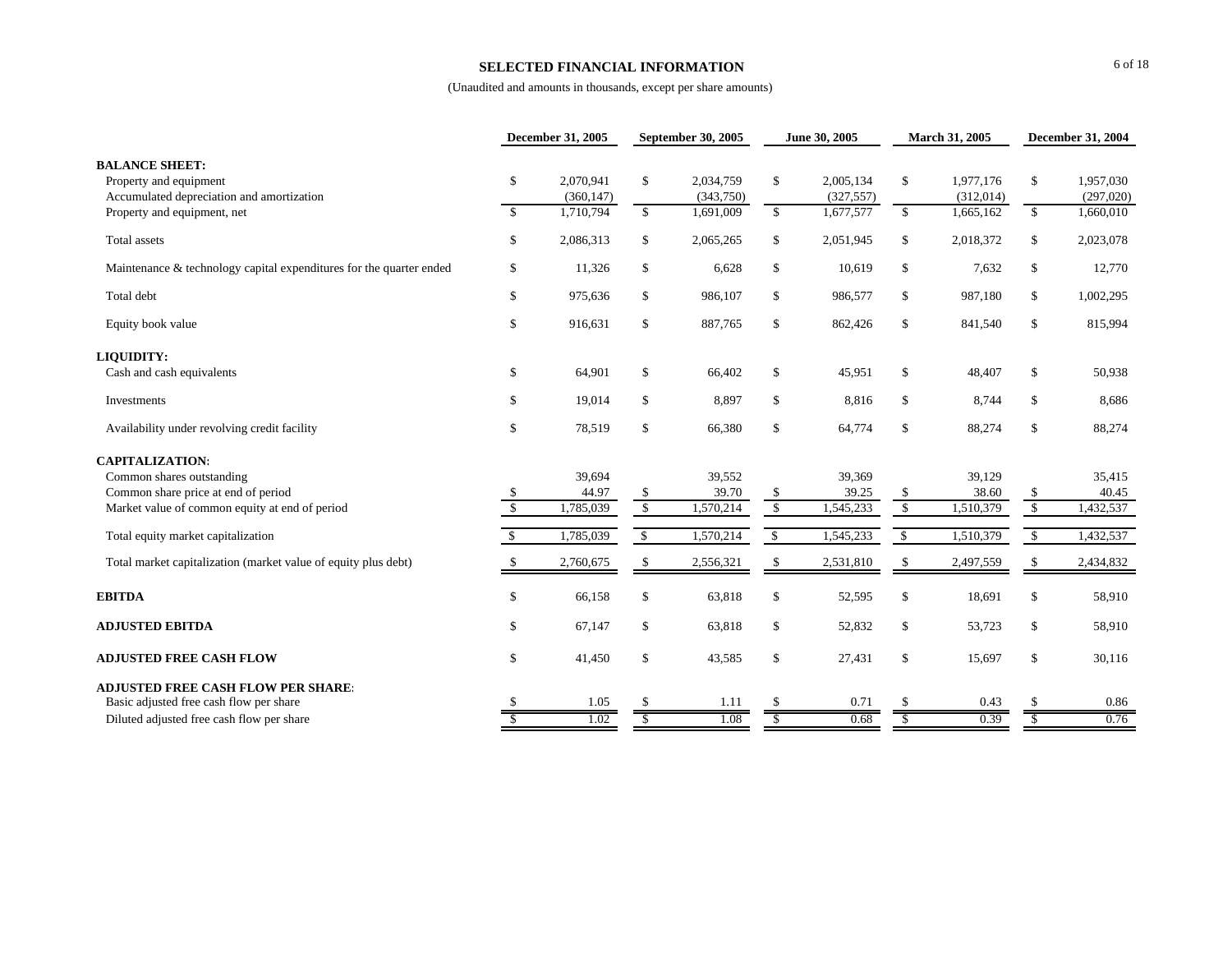#### **SELECTED FINANCIAL INFORMATION**

|                                                                                |                    | For the Three Months Ended December 31,<br>2005 |               | 2004               |               | For the Twelve Months Ended December 31,<br>2005 |               | 2004                 |
|--------------------------------------------------------------------------------|--------------------|-------------------------------------------------|---------------|--------------------|---------------|--------------------------------------------------|---------------|----------------------|
| Number of days per period                                                      |                    | 92                                              |               | 92                 |               | 365                                              |               | 366                  |
| <b>ALL FACILITIES:</b>                                                         |                    |                                                 |               |                    |               |                                                  |               |                      |
| Average available beds                                                         |                    | 70,685                                          |               | 66,558             |               | 69,417                                           |               | 64,530               |
| Average compensated occupancy                                                  |                    | 93.1%                                           |               | 92.9%              |               | 91.4%                                            |               | 94.9%                |
| Total compensated man-days                                                     |                    | 6,053,534                                       |               | 5,686,367          |               | 23,155,542                                       |               | 22,413,809           |
| Revenue per compensated man-day<br>Operating expenses per compensated man-day: | \$                 | 51.66                                           | \$            | 49.76              | \$            | 50.69                                            | \$            | 49.21                |
| Fixed expense                                                                  |                    | 28.05                                           |               | 27.57              |               | 28.50                                            |               | 27.59                |
| Variable expense                                                               |                    | 9.87                                            |               | 9.52               |               | 9.39                                             |               | 9.21                 |
| Total                                                                          |                    | 37.92                                           |               | 37.09              |               | 37.89                                            |               | 36.80                |
| Operating margin per compensated man-day                                       |                    | 13.74                                           |               | 12.67              | \$.           | 12.80                                            | <sup>\$</sup> | 12.41                |
| Operating margin rate                                                          |                    | 26.6%                                           |               | 25.5%              |               | 25.3%                                            |               | 25.2%                |
| DEPRECIATION AND AMORTIZATION:                                                 |                    |                                                 |               |                    |               |                                                  |               |                      |
| Depreciation expense                                                           |                    | 16.684                                          |               | 15,341             |               | 63,926                                           |               | 57,830               |
| Amortization of goodwill                                                       |                    | 178                                             |               |                    |               | 178                                              |               |                      |
| Amortization of intangible assets                                              |                    | 29                                              |               | 32                 |               | 125                                              |               | 128                  |
| Amortization of negative contract values                                       |                    | (1, 141)                                        |               | (878)              |               | (4, 347)                                         |               | (3,513)              |
| Depreciation and amortization                                                  | \$                 | 15,750                                          | \$            | 14,495             | $\mathcal{S}$ | 59,882                                           | $\mathcal{S}$ | 54,445               |
| <b>ADJUSTED FREE CASH FLOW:</b>                                                |                    |                                                 |               |                    |               |                                                  |               |                      |
| Pre-tax income available to common stockholders                                | \$                 | 34,476                                          | \$            | 27,029             | \$            | 77,010                                           | \$            | 102,595              |
| Expenses associated with debt refinancing and recapitalization transactions    |                    |                                                 |               |                    |               | 35,269                                           |               | 101                  |
| Income taxes paid                                                              |                    | (140)                                           |               | (170)              |               | (15,776)                                         |               | (3,511)              |
| Depreciation and amortization                                                  |                    | 15,750                                          |               | 14.495             |               | 59,882                                           |               | 54,445               |
| Depreciation and amortization for discontinued operations                      |                    |                                                 |               | 16                 |               | 186                                              |               | 129                  |
| Income tax (benefit) expense for discontinued operations                       |                    | (116)                                           |               | (14)               |               | (217)                                            |               | 542                  |
| Stock-based compensation reflected in G&A expenses                             |                    | 1,499                                           |               |                    |               | 2,673                                            |               |                      |
| Amortization of debt costs and other non-cash interest                         |                    | 1,307                                           |               | 1,530              |               | 5,341                                            |               | 6,750                |
| Maintenance and technology capital expenditures<br>Adjusted free cash flow     | <sup>\$</sup>      | (11, 326)<br>41,450                             | \$            | (12,770)<br>30,116 | \$            | (36,205)<br>128,163                              | \$            | (48, 423)<br>112,628 |
|                                                                                |                    |                                                 |               |                    |               |                                                  |               |                      |
| <b>ADJUSTED FREE CASH FLOW PER SHARE:</b>                                      |                    |                                                 |               |                    |               |                                                  |               |                      |
| <b>Basic</b>                                                                   |                    | 1.05                                            | <sup>\$</sup> | 0.86               | \$            | 3.33                                             | \$            | 3.21                 |
| Diluted                                                                        | $\mathbf{\hat{S}}$ | 1.02                                            | \$            | 0.76               | \$            | 3.18                                             | \$            | 2.85                 |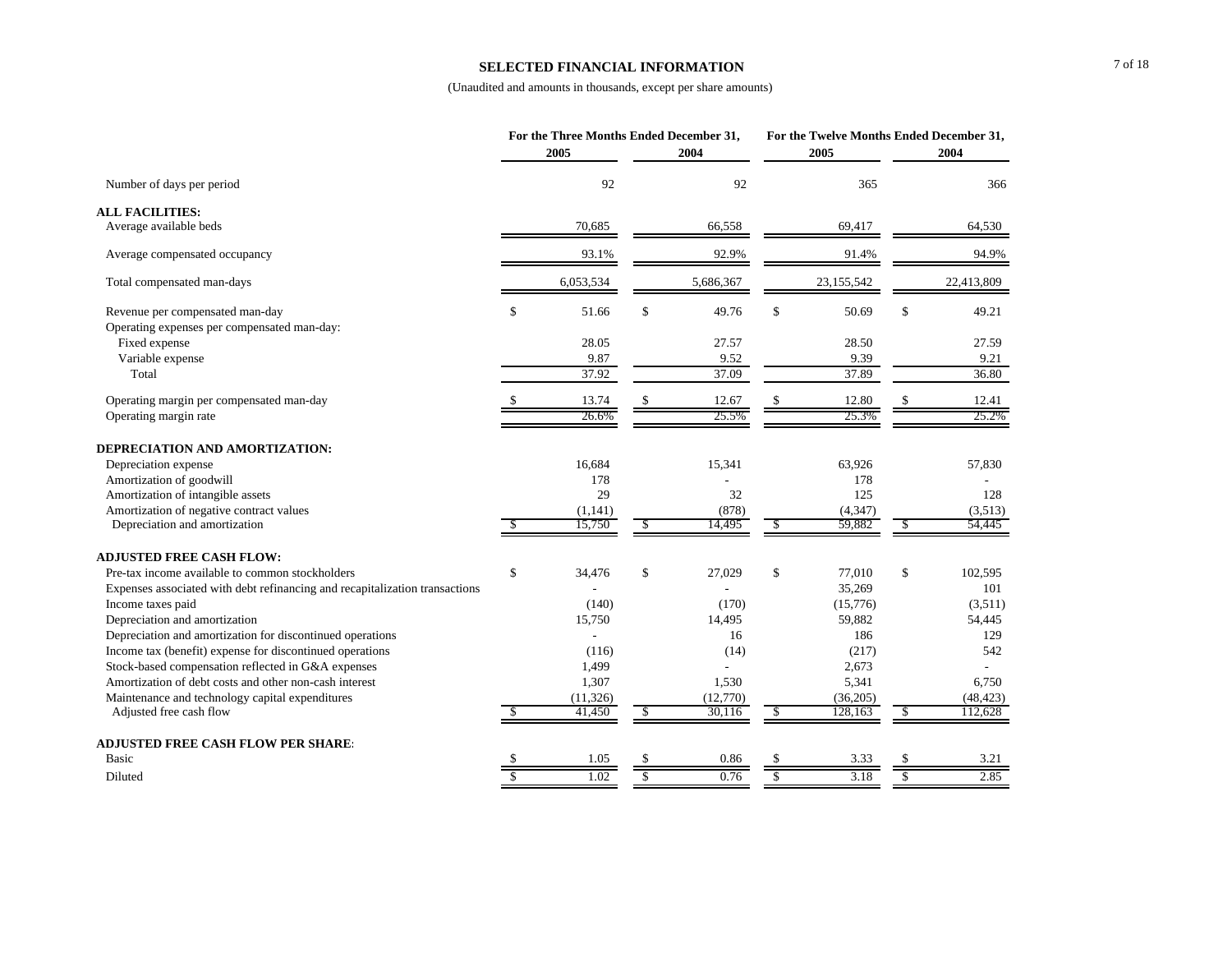#### **SELECTED FINANCIAL INFORMATION**

|                                             | For the Three Months Ended December 31,<br>2005 | 2004          |               | For the Twelve Months Ended December 31,<br>2005 |    | 2004       |
|---------------------------------------------|-------------------------------------------------|---------------|---------------|--------------------------------------------------|----|------------|
| <b>MANAGED ONLY FACILITIES:</b>             |                                                 |               |               |                                                  |    |            |
| Management revenue                          | \$<br>86,936                                    | \$<br>80,564  | $\$$          | 333,051                                          | \$ | 315,633    |
| Operating expenses:                         |                                                 |               |               |                                                  |    |            |
| Fixed expense                               | 52,537                                          | 49,413        |               | 206,491                                          |    | 192,879    |
| Variable expense                            | 18,510                                          | 18,145        |               | 72,159                                           |    | 68,730     |
| Total                                       | 71,047                                          | 67,558        |               | 278,650                                          |    | 261,609    |
| Contribution                                | 15,889                                          | \$<br>13,006  | $\mathcal{S}$ | 54,401                                           | S, | 54,024     |
| Average available beds                      | 25,604                                          | 23,223        |               | 25,181                                           |    | 22,749     |
| Average compensated occupancy               | 96.9%                                           | 103.5%        |               | 96.7%                                            |    | 103.3%     |
| Total compensated man-days                  | 2,282,923                                       | 2,212,170     |               | 8,891,861                                        |    | 8,604,277  |
| Revenue per compensated man-day             | \$<br>38.08                                     | \$<br>36.42   | \$            | 37.46                                            | \$ | 36.68      |
| Operating expenses per compensated man-day: |                                                 |               |               |                                                  |    |            |
| Fixed expense                               | 23.01                                           | 22.34         |               | 23.22                                            |    | 22.42      |
| Variable expense                            | 8.11                                            | 8.20          |               | 8.12                                             |    | 7.99       |
| Total                                       | 31.12                                           | 30.54         |               | 31.34                                            |    | 30.41      |
| Operating margin per compensated man-day    | 6.96                                            | \$<br>5.88    | \$            | 6.12                                             | \$ | 6.27       |
| Operating margin rate                       | 18.3%                                           | 16.1%         |               | 16.3%                                            |    | 17.1%      |
| <b>OWNED AND MANAGED FACILITIES:</b>        |                                                 |               |               |                                                  |    |            |
| Management revenue                          | \$<br>225,782                                   | \$<br>202,413 | $\$$          | 840,800                                          | \$ | 787,397    |
| Operating expenses:                         |                                                 |               |               |                                                  |    |            |
| Fixed expense                               | 117,272                                         | 107,351       |               | 453,474                                          |    | 425,461    |
| Variable expense                            | 41,215                                          | 36,012        |               | 145,312                                          |    | 137,597    |
| Total                                       | 158,487                                         | 143,363       |               | 598,786                                          |    | 563,058    |
| Contribution                                | 67,295                                          | \$<br>59,050  | \$            | 242,014                                          | \$ | 224,339    |
| Average available beds                      | 45,081                                          | 43,335        |               | 44,236                                           |    | 41,781     |
| Average compensated occupancy               | 90.9%                                           | 87.1%         |               | 88.3%                                            |    | 90.3%      |
| Total compensated man-days                  | 3,770,611                                       | 3,474,197     |               | 14,263,681                                       |    | 13,809,532 |
| Revenue per compensated man-day             | \$<br>59.88                                     | \$<br>58.26   | \$            | 58.95                                            | \$ | 57.02      |
| Operating expenses per compensated man-day: |                                                 |               |               |                                                  |    |            |
| Fixed                                       | 31.10                                           | 30.90         |               | 31.79                                            |    | 30.81      |
| Variable                                    | 10.93                                           | 10.37         |               | 10.19                                            |    | 9.96       |
| Total                                       | 42.03                                           | 41.27         |               | 41.98                                            |    | 40.77      |
| Operating margin per compensated man-day    | 17.85                                           | 16.99         |               | 16.97                                            |    | 16.25      |
| Operating margin rate                       | 29.8%                                           | 29.2%         |               | 28.8%                                            |    | 28.5%      |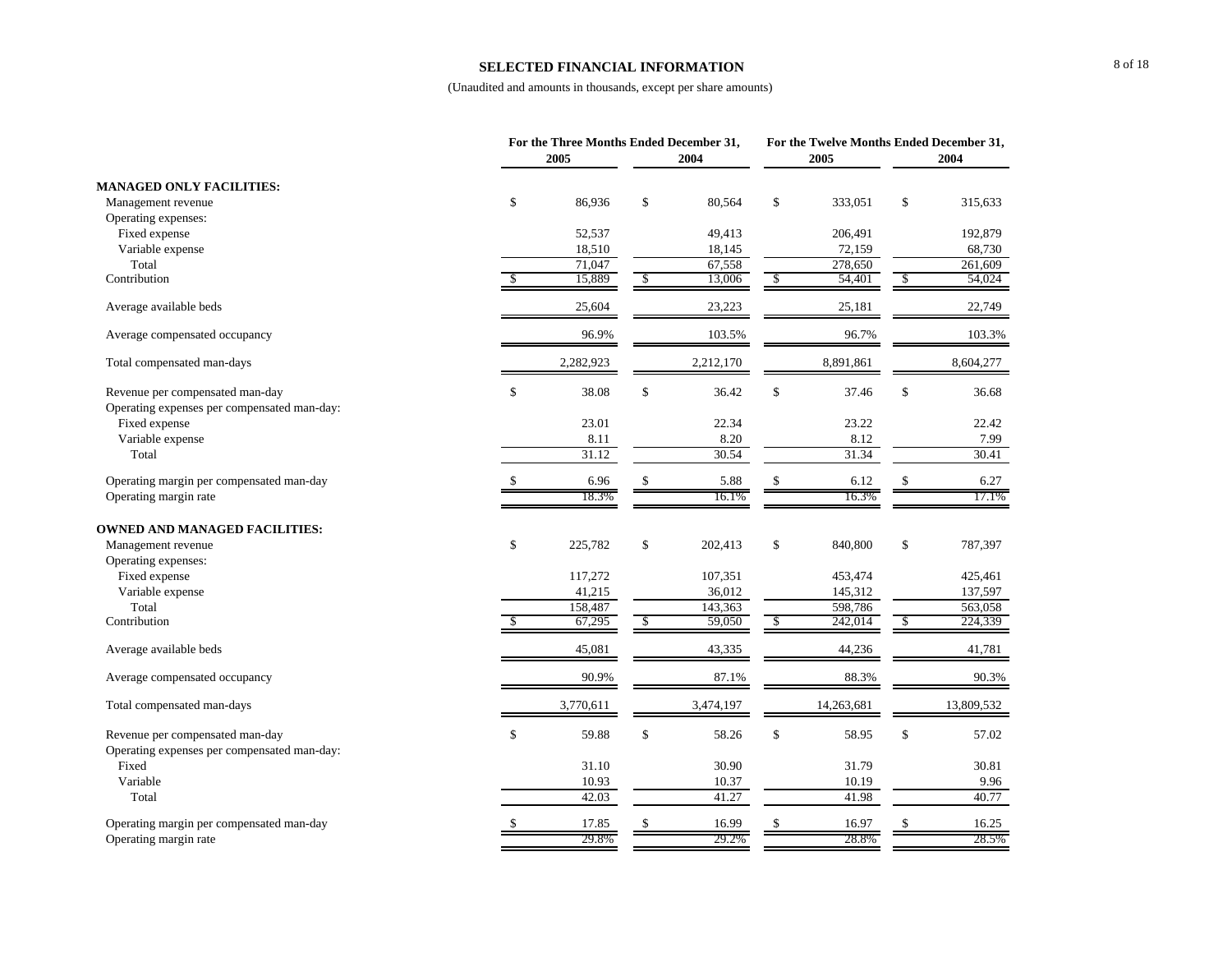## **ANALYSIS OF OUTSTANDING DEBT**

(Unaudited and amounts in thousands)

|                                  |    | Outstanding<br><b>Balance</b><br>12/31/2004 |   |                         |         |         |                |                                                                                                                                                                                                       |  |  |  |  |  |  |  | Outstanding<br><b>Balance</b><br>12/31/2005 | <b>Stated</b><br><b>Interest</b><br>Rate | <b>Effective</b><br><b>Interest</b><br>1)<br>Rate | <b>Maturity</b><br>Date | Callable/<br><b>Redeemable</b> |
|----------------------------------|----|---------------------------------------------|---|-------------------------|---------|---------|----------------|-------------------------------------------------------------------------------------------------------------------------------------------------------------------------------------------------------|--|--|--|--|--|--|--|---------------------------------------------|------------------------------------------|---------------------------------------------------|-------------------------|--------------------------------|
| <b>Fixed Rate:</b>               |    |                                             |   |                         |         |         |                |                                                                                                                                                                                                       |  |  |  |  |  |  |  |                                             |                                          |                                                   |                         |                                |
| \$250.0 Million Senior Notes     | \$ | 250,000                                     | S |                         | 9.875%  | 10.42%  | May 2009       |                                                                                                                                                                                                       |  |  |  |  |  |  |  |                                             |                                          |                                                   |                         |                                |
| \$250.0 Million Senior Notes     |    | 250,000                                     |   | 250,000                 | 7.50%   | 7.88%   | May 2011       | On or prior to May 1, 2006, 35% redeemable at 107.5% with<br>proceeds from equity offerings; on or after May 1, 2007, 100%<br>redeemable at various premium prices until May 1, 2009 at par           |  |  |  |  |  |  |  |                                             |                                          |                                                   |                         |                                |
| \$200.0 Million Senior Notes     |    | 201,839                                     |   | 201,548                 | 7.50%   | 7.65%   | May 2011       | On or prior to May 1, 2006, 35% redeemable at 107.5% with<br>proceeds from equity offerings; on or after May 1, 2007, 100%<br>redeemable at various premium prices until May 1, 2009 at par           |  |  |  |  |  |  |  |                                             |                                          |                                                   |                         |                                |
| \$375.0 Million Senior Notes     |    |                                             |   | 375,000                 | 6.25%   | 6.50%   | March 2013     | On or prior to March 15, 2008, 35% redeemable at 106.25% with<br>proceeds from equity offerings; on or after March 15, 2009, 100%<br>redeemable at various premium prices until March 15, 2011 at par |  |  |  |  |  |  |  |                                             |                                          |                                                   |                         |                                |
| \$30.0 Million Convertible Notes |    | 30,000                                      |   |                         | 4.00%   | 4.02%   | February 2007  |                                                                                                                                                                                                       |  |  |  |  |  |  |  |                                             |                                          |                                                   |                         |                                |
| Other Debt                       |    | 321                                         |   | 138                     | Various | Various | Various        |                                                                                                                                                                                                       |  |  |  |  |  |  |  |                                             |                                          |                                                   |                         |                                |
| <b>Total Fixed Rate Debt</b>     |    | 732,160                                     |   | 826,686                 |         |         |                |                                                                                                                                                                                                       |  |  |  |  |  |  |  |                                             |                                          |                                                   |                         |                                |
| <b>Floating Rate:</b>            |    |                                             |   |                         |         |         |                |                                                                                                                                                                                                       |  |  |  |  |  |  |  |                                             |                                          |                                                   |                         |                                |
| Lehman Credit Facility, Term     |    | 270,135                                     |   | $138,950$ <sup>2)</sup> |         |         | March 31, 2008 |                                                                                                                                                                                                       |  |  |  |  |  |  |  |                                             |                                          |                                                   |                         |                                |
| \$125.0 Million Revolver         |    |                                             |   | 3)<br>10,000            |         |         | March 31, 2006 |                                                                                                                                                                                                       |  |  |  |  |  |  |  |                                             |                                          |                                                   |                         |                                |
| <b>Total Floating Rate Debt</b>  |    | 270,135                                     |   | -4)<br>148,950          | 6.62%   | 7.06%   |                |                                                                                                                                                                                                       |  |  |  |  |  |  |  |                                             |                                          |                                                   |                         |                                |
| <b>Grand Total Debt</b>          |    | 1,002,295                                   |   | 975,636                 | 6.92%   | 7.21%   | 5.55           | 5)                                                                                                                                                                                                    |  |  |  |  |  |  |  |                                             |                                          |                                                   |                         |                                |

<sup>1)</sup> Includes amortization of debt issuance costs, net of debt premiums.

<sup>2)</sup> The variable interest rate on the Term portion of the Lehman Credit Facility is LIBOR + 1.75%.

<sup>3)</sup> The variable interest rate is LIBOR + 1.50%. As of December 31, 2005, the Company had outstanding letters of credit totaling \$36.5 million, reducing the available borrowing capacity to \$78.5 million.

<sup>4)</sup> The stated and effective interest rates reflect the combined interest expense and amortization of debt issuance costs on both the term portion of the Lehman Credit Facility and the revolver.

5) Represents the weighted average debt maturity in years.

#### *Debt Maturity Schedule:*

| <b>Year</b>       | <b>Total Debt</b><br><b>Maturing</b> | % of Debt<br><b>Maturing</b> | % of Debt<br><b>Maturing</b> |
|-------------------|--------------------------------------|------------------------------|------------------------------|
| 2006              | 11,828                               | 1.21%                        | 1.21%                        |
| 2007              | 103,540                              | 10.61%                       | 11.82%                       |
| 2008              | 34.590                               | 3.55%                        | 15.37%                       |
| 2009              | 290                                  | 0.03%                        | 15.40%                       |
| 2010              | 290                                  | 0.03%                        | 15.43%                       |
| <b>Thereafter</b> | 825,098                              | 84.57%                       | 100.00%                      |
|                   | \$<br>975,636                        | 100.00%                      |                              |
|                   |                                      |                              |                              |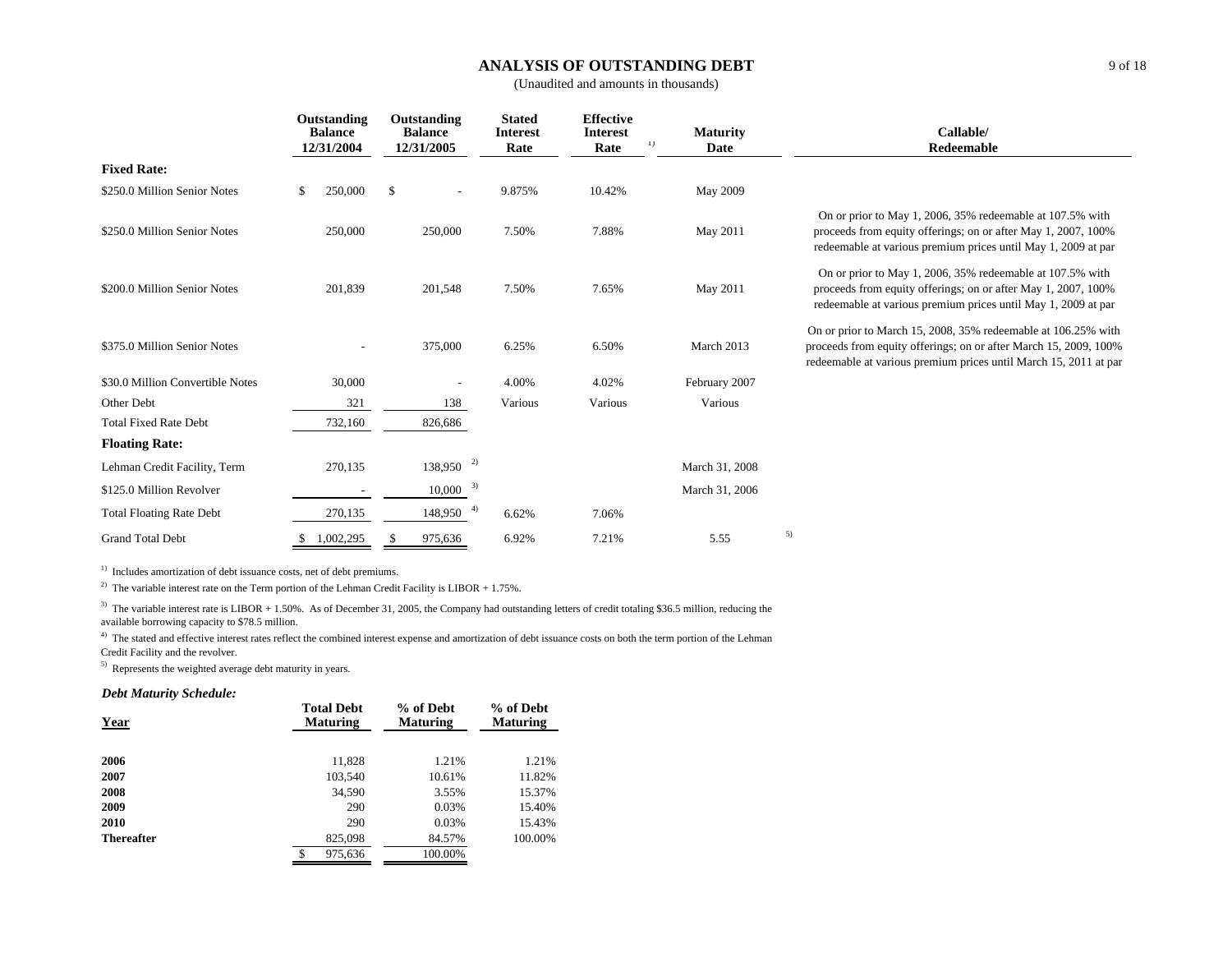#### **SELECTED OPERATING RATIOS**

(Unaudited and amounts in thousands, except per share amounts)

|                                                                                                             |              | <b>For the Three Months Ended</b><br>December 31, |              |         |               |         | For the Twelve Months Ended<br>December 31, |         |  |  |
|-------------------------------------------------------------------------------------------------------------|--------------|---------------------------------------------------|--------------|---------|---------------|---------|---------------------------------------------|---------|--|--|
|                                                                                                             |              | 2005                                              |              | 2004    |               | 2005    |                                             | 2004    |  |  |
| <b>COVERAGE RATIOS:</b>                                                                                     |              |                                                   |              |         |               |         |                                             |         |  |  |
| Interest coverage ratio (Adjusted EBITDA/Interest incurred) (x)                                             |              | 4.0                                               |              | 3.2     |               | 3.5     |                                             | 3.1     |  |  |
| Debt service coverage ratio (Adjusted EBITDA/(Interest incurred $+$ Scheduled principal pmts)) (x)          |              | 3.9                                               |              | 3.1     |               | 3.4     |                                             | 3.1     |  |  |
| Fixed charge coverage ratio (Adjusted EBITDA/(Interest incurred $+$ Scheduled prin pmts $+$ Pfd dist.)) (x) |              | 3.9                                               |              | 3.1     |               | 3.4     |                                             | 3.0     |  |  |
| Senior debt coverage ratio (Senior debt/Annualized Adjusted EBITDA) (x)                                     |              | 3.6                                               |              | 4.1     |               | 4.1     |                                             | 4.3     |  |  |
| Total debt and preferred stock coverage ratio (Total debt and pfd stk/Annualized Adjusted EBITDA) (x)       |              | 3.6                                               |              | 4.3     |               | 4.1     |                                             | 4.4     |  |  |
| Accounts receivable turnover (Annualized revenues/Accounts receivable) (x)                                  |              | 7.2                                               |              | 7.4     |               | 6.8     |                                             | 7.2     |  |  |
| <b>DEBT/EQUITY RATIOS:</b>                                                                                  |              |                                                   |              |         |               |         |                                             |         |  |  |
| Total debt/Total market capitalization                                                                      |              | 35.3%                                             |              | 41.2%   |               | 35.3%   |                                             | 41.2%   |  |  |
| Total debt/Equity market capitalization                                                                     |              | 54.7%                                             |              | 70.0%   |               | 54.7%   |                                             | 70.0%   |  |  |
| Total debt/Book equity capitalization                                                                       |              | 106.4%                                            |              | 122.8%  |               | 106.4%  |                                             | 122.8%  |  |  |
| Total debt/Gross book value of real estate assets                                                           |              | 46.7%                                             |              | 50.8%   |               | 46.7%   |                                             | 50.8%   |  |  |
| RETURN ON INVESTMENT RATIOS:                                                                                |              |                                                   |              |         |               |         |                                             |         |  |  |
| Annualized return on operating real estate investments                                                      |              |                                                   |              |         |               |         |                                             |         |  |  |
| (Annualized Adjusted EBITDA/Average operating real estate investments (undepreciated book value)*)          |              | 13.0%                                             |              | 12.0%   |               | 11.7%   |                                             | 11.9%   |  |  |
| Annualized return on total assets                                                                           |              |                                                   |              |         |               |         |                                             |         |  |  |
| (Annualized Adjusted EBITDA/Average total assets (undepreciated book value)*)                               |              | 11.1%                                             |              | 10.2%   |               | 10.0%   |                                             | 10.0%   |  |  |
| <b>OVERHEAD RATIOS:</b>                                                                                     |              |                                                   |              |         |               |         |                                             |         |  |  |
| Annualized general & administrative expenses/Average total assets (undepreciated book value)*               |              | 2.7%                                              |              | 2.2%    |               | 2.4%    |                                             | 2.1%    |  |  |
| General & administrative expenses/Total revenues                                                            |              | 5.2%                                              |              | 4.4%    |               | 4.8%    |                                             | 4.3%    |  |  |
| INTEREST EXPENSE, NET                                                                                       |              |                                                   |              |         |               |         |                                             |         |  |  |
| Interest income from continuing operations                                                                  | \$           | (1,556)                                           | \$           | (1,105) | \$            | (5,359) | \$                                          | (4,017) |  |  |
| Interest incurred                                                                                           |              | 16,786                                            |              | 18,334  |               | 68,489  |                                             | 72,283  |  |  |
| Amortization of debt costs and other non-cash interest                                                      |              | 1,307                                             |              | 1,530   |               | 5,341   |                                             | 6,750   |  |  |
| Capitalized interest                                                                                        |              | (854)                                             |              | (1,391) |               | (4,543) |                                             | (5,839) |  |  |
| Interest expense, net                                                                                       | $\mathbb{S}$ | 15,683                                            | \$           | 17,368  | $\mathcal{S}$ | 63,928  | $\mathcal{S}$                               | 69,177  |  |  |
| <b>EBITDA CALCULATION:</b>                                                                                  |              |                                                   |              |         |               |         |                                             |         |  |  |
| Net income                                                                                                  | \$           | 23,405                                            | $\mathbb{S}$ | 14,927  | \$            | 50,122  | $\mathbb{S}$                                | 62,543  |  |  |
| Interest expense, net                                                                                       |              | 15,683                                            |              | 17,368  |               | 63,928  |                                             | 69,177  |  |  |
| Depreciation and amortization                                                                               |              | 15,750                                            |              | 14,495  |               | 59,882  |                                             | 54,445  |  |  |
| Income tax (benefit) expense                                                                                |              | 11,071                                            |              | 12,102  |               | 26,888  |                                             | 41,514  |  |  |
| (Income) loss from discontinued operations, net of taxes                                                    |              | 249                                               |              | 18      |               | 442     |                                             | (888)   |  |  |
| <b>EBITDA</b>                                                                                               |              | 66,158                                            |              | 58,910  |               | 201,262 |                                             | 226,791 |  |  |
| Stock option compensation expense associated with accelerated vesting                                       |              | 989                                               |              |         |               | 989     |                                             |         |  |  |
| Expenses associated with debt refinancing and recapitalization transactions                                 |              |                                                   |              |         |               | 35,269  |                                             | 101     |  |  |
| <b>ADJUSTED EBITDA</b>                                                                                      | -S           | 67,147                                            | -S           | 58,910  | -S            | 237,520 | -S                                          | 226,892 |  |  |

*\*Calculated as a simple average (beginning of period plus end of period divided by 2)*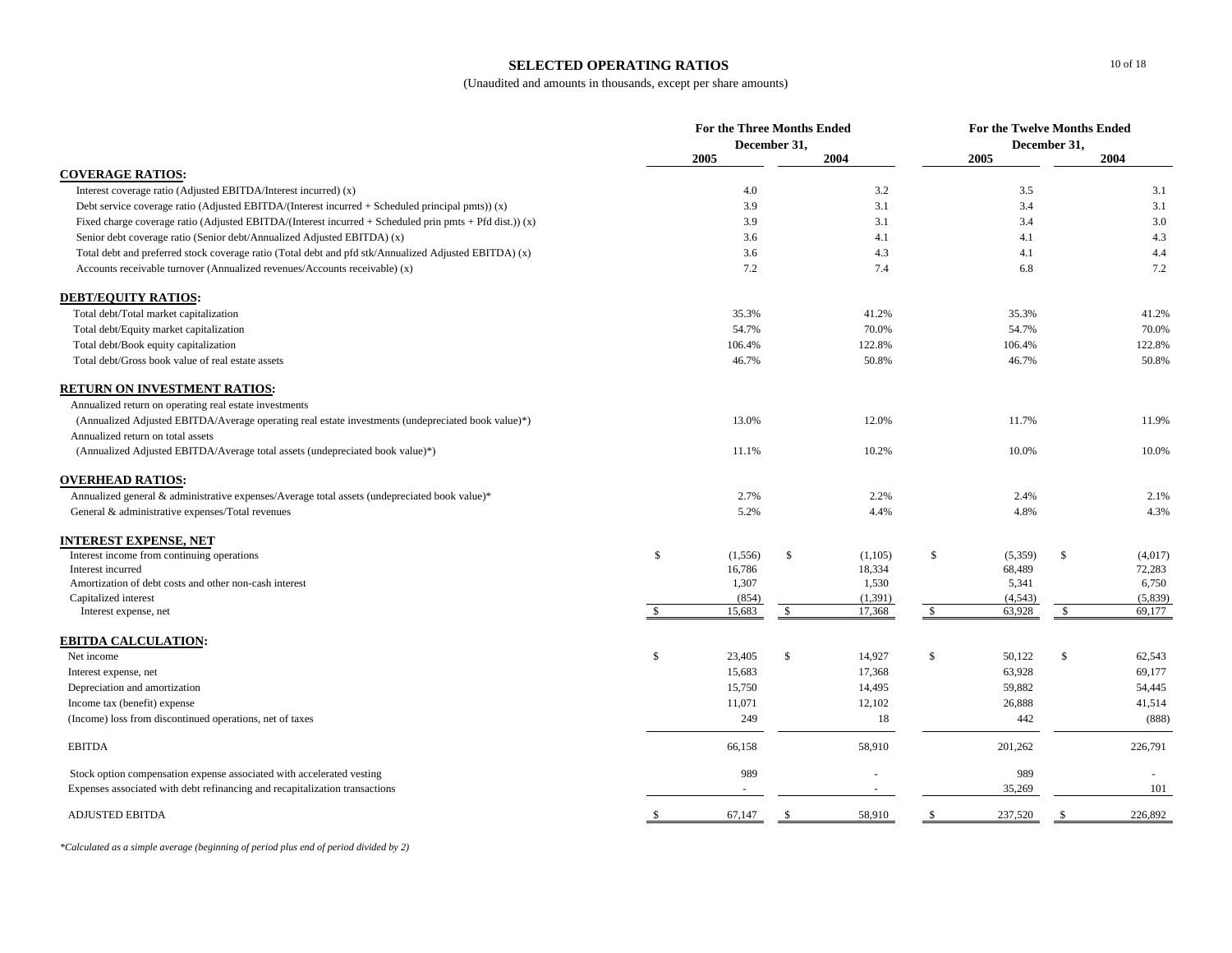| <b>Facility Name</b>                                               | <b>Year Constructed</b><br>(A) | <b>Primary Customer</b>  | <b>Design</b><br>Capacity (B) | <b>Security</b><br>Level | <b>Facility Type</b><br>(C) | <b>Term</b> | Remaining<br><b>Renewal Options</b><br><b>(D)</b> | <b>Compensated</b><br>Occupancy % for<br>the Quarter ended<br>12/31/05 |
|--------------------------------------------------------------------|--------------------------------|--------------------------|-------------------------------|--------------------------|-----------------------------|-------------|---------------------------------------------------|------------------------------------------------------------------------|
| <b>Owned and Managed Facilities:</b>                               |                                |                          |                               |                          |                             |             |                                                   |                                                                        |
| Central Arizona Detention Center<br>Florence, Arizona              | 1994, 1998                     | <b>USMS</b>              | 2,304                         | Multi                    | Detention                   | $May-06$    | $(2)$ 1 year                                      | 142.00%                                                                |
| Eloy Detention Center<br>Eloy, Arizona                             | 1995, 1996                     | BOP, ICE                 | 1,500                         | Low                      | Detention                   | Feb-06      |                                                   | 89.70%                                                                 |
| Florence Correctional Center<br>Florence, Arizona                  | 1999, 2004                     | State of Alaska          | 1,824                         | Multi                    | Correctional                | $Jun-08$    | $(6)$ 1 year                                      | 99.08%                                                                 |
| California City Correctional Center<br>California City, California | 1999                           | <b>BOP</b>               | 2,304                         | Medium                   | Correctional                | Sep-06      | $(4)$ 1 year                                      | 113.93%                                                                |
| San Diego Correctional Facility (E)<br>San Diego, California       | 1999, 2000                     | ICE                      | 1,216                         | Minimum/<br>Medium       | Detention                   | $Jun-08$    | $(5)$ 3 year                                      | 101.46%                                                                |
| <b>Bent County Correctional Facility</b><br>Las Animas, Colorado   | 1992, 1997                     | State of Colorado        | 700                           | Medium                   | Correctional                | $Jun-06$    | $(2)$ 1 year                                      | 101.52%                                                                |
| Crowley County Correctional Facility<br>Olney Springs, Colorado    | 1998, 2004                     | State of Colorado        | 1,794                         | Medium                   | Correctional                | $Jun-06$    | $(2) 1$ year                                      | 56.65%                                                                 |
| Huerfano County Correctional Center (F)<br>Walsenburg, Colorado    | 1997                           | State of Colorado        | 752                           | Medium                   | Correctional                | $Jun-06$    | $(2)$ 1 year                                      | 98.66%                                                                 |
| Kit Carson Correctional Center<br>Burlington, Colorado             | 1998                           | State of Colorado        | 768                           | Medium                   | Correctional                | $Jun-06$    | $(2)$ 1 year                                      | 102.63%                                                                |
| Coffee Correctional Facility (G)<br>Nicholls, Georgia              | 1998, 1999                     | State of Georgia         | 1,524                         | Medium                   | Correctional                | $Jun-06$    | $(13)$ 1 year                                     | 98.21%                                                                 |
| McRae Correctional Facility<br>McRae, Georgia                      | 2000, 2002                     | <b>BOP</b>               | 1,524                         | Low                      | Correctional                | $Nov-06$    | $(6)$ 1 year                                      | 98.46%                                                                 |
| Stewart County Correctional Facility (H)<br>Lumpkin, Georgia       | 2004                           |                          | 1,524                         | Medium                   | Correctional                |             |                                                   | 0.00%                                                                  |
| Wheeler Correctional Facility (G)<br>Alamo, Georgia                | 1998, 1999                     | State of Georgia         | 1,524                         | Medium                   | Correctional                | $Jun-06$    | $(13)$ 1 year                                     | 98.20%                                                                 |
| Leavenworth Detention Center<br>Leavenworth, Kansas                | 1992, 2000, 2004               | <b>USMS</b>              | 767                           | Maximum                  | Detention                   | $Jun-06$    | $(9)$ 2 month                                     | 107.34%                                                                |
| Lee Adjustment Center<br>Beattyville, Kentucky                     | 1990                           | State of Vermont         | 816                           | Minimum/<br>Medium       | Correctional                | $Jun-07$    |                                                   | 94.19%                                                                 |
| Marion Adjustment Center<br>St. Mary, Kentucky                     | 1955, 1988                     | Commonwealth of Kentucky | 826                           | Minimum                  | Correctional                | Dec-07      | $(3)$ 2 year                                      | 98.46%                                                                 |

**0** 11 of 18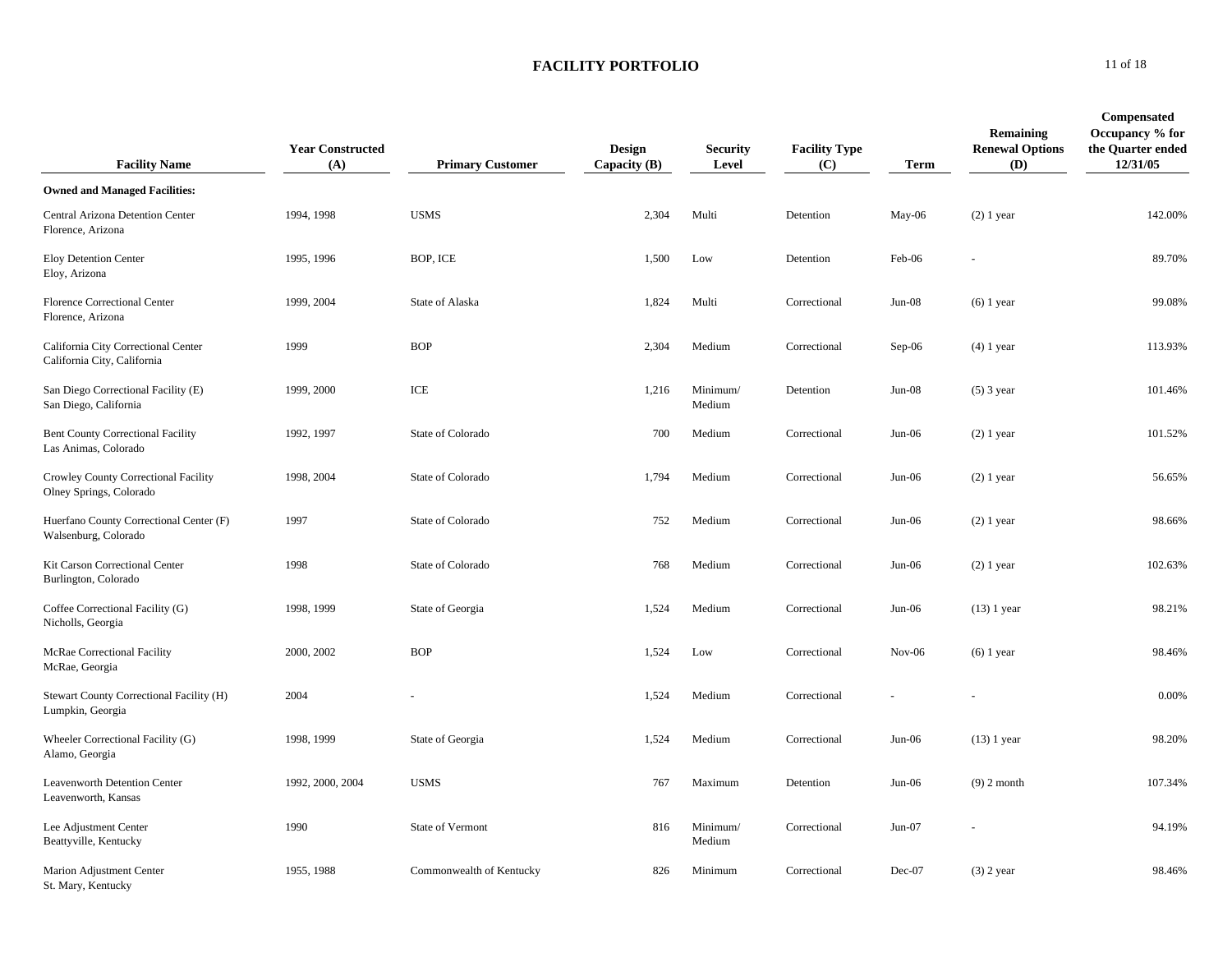| <b>Facility Name</b>                                                   | <b>Year Constructed</b><br>(A) | <b>Primary Customer</b>    | <b>Design</b><br>Capacity $(B)$ | <b>Security</b><br>Level | <b>Facility Type</b><br>(C) | Term       | Remaining<br><b>Renewal Options</b><br>(D) | Compensated<br>Occupancy % for<br>the Quarter ended<br>12/31/05 |
|------------------------------------------------------------------------|--------------------------------|----------------------------|---------------------------------|--------------------------|-----------------------------|------------|--------------------------------------------|-----------------------------------------------------------------|
| Otter Creek Correctional Center (I)<br>Wheelwright, Kentucky           | 1993                           | Commonwealth of Kentucky   | 656                             | Minimum/<br>Medium       | Correctional                | Jul-07     | $(4)$ 2 year                               | 75.99%                                                          |
| Prairie Correctional Facility<br>Appleton, Minnesota                   | 1991                           | State of Washington        | 1,550                           | Medium                   | Correctional                | $Jun-07$   |                                            | 89.38%                                                          |
| Tallahatchie County Correctional Facility (J)<br>Tutwiler, Mississippi | 2000                           | State of Hawaii            | 1,104                           | Medium                   | Correctional                | $Jun-06$   |                                            | 92.49%                                                          |
| Crossroads Correctional Center (K)<br>Shelby, Montana                  | 1999                           | State of Montana           | 568                             | Multi                    | Correctional                | Aug-07     | $(6)$ 2 year                               | 97.79%                                                          |
| Cibola County Corrections Center<br>Milan, New Mexico                  | 1994, 1999                     | <b>BOP</b>                 | 1,129                           | Low                      | Correctional                | $Sep-06$   | $(4)$ 1 year                               | 97.72%                                                          |
| New Mexico Women's Correctional Facility<br>Grants, New Mexico         | 1989, 2000                     | <b>State of New Mexico</b> | 596                             | Multi                    | Correctional                | $Jun-09$   |                                            | 108.97%                                                         |
| Torrance County Detention Facility<br>Estancia, New Mexico             | 1990, 1997                     | <b>USMS</b>                | 910                             | Multi                    | Detention                   | Indefinite |                                            | 88.95%                                                          |
| Northeast Ohio Correctional Center<br>Youngstown, Ohio                 | 1997                           | <b>BOP</b>                 | 2,016                           | Low                      | Correctional                | May-09     | $(3)$ 2 year                               | 84.30%                                                          |
| Cimarron Correctional Facility (L)<br>Cushing, Oklahoma                | 1997                           | State of Oklahoma          | 960                             | Medium                   | Correctional                | $Jun-06$   | $(3)$ 1 year                               | 100.78%                                                         |
| Davis Correctional Facility (L)<br>Holdenville, Oklahoma               | 1996                           | State of Oklahoma          | 960                             | Medium                   | Correctional                | Jun-06     | $(3)$ 1 year                               | 100.85%                                                         |
| Diamondback Correctional Facility<br>Watonga, Oklahoma                 | 1998, 2000                     | State of Arizona           | 2,160                           | Medium                   | Correctional                | $Jun-06$   | $(1)$ 1 year                               | 91.79%                                                          |
| North Fork Correctional Facility (M)<br>Sayre, Oklahoma                | 1998                           |                            | 1,440                           | Medium                   | Correctional                |            |                                            | 0.00%                                                           |
| West Tennessee Detention Facility<br>Mason, Tennessee                  | 1990, 1996                     | <b>USMS</b>                | 600                             | Multi                    | Detention                   | Feb-07     |                                            | 86.10%                                                          |
| Shelby Training Center (N)<br>Memphis, Tennessee                       | 1986, 1995                     | Shelby County, TN          | 200                             | Secure                   | Juvenile                    | Apr- $15$  |                                            | 91.04%                                                          |
| Whiteville Correctional Facility (O)<br>Whiteville, Tennessee          | 1998                           | State of Tennessee         | 1,536                           | Medium                   | Correctional                | $Sep-06$   | $(2)$ 1 year                               | 97.18%                                                          |
| <b>Bridgeport Pre-Parole Transfer Facility</b><br>Bridgeport, Texas    | 1989                           | <b>State of Texas</b>      | 200                             | Medium                   | Correctional                | Feb-07     | $(4)$ 1 year                               | 97.21%                                                          |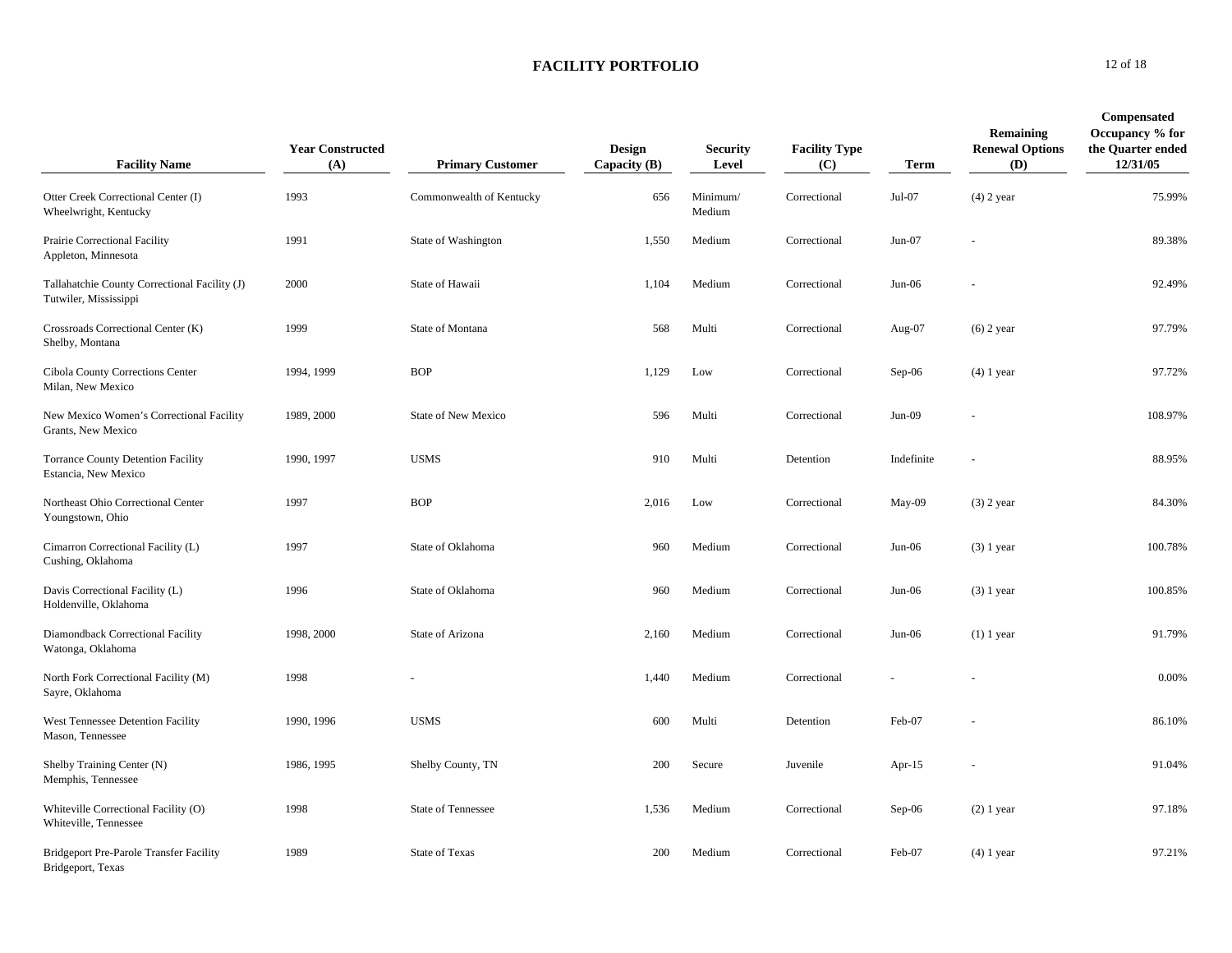| <b>Facility Name</b>                                                                     | <b>Year Constructed</b><br>(A) | <b>Primary Customer</b> | <b>Design</b><br>Capacity (B) | <b>Security</b><br>Level | <b>Facility Type</b><br>(C) | <b>Term</b> | Remaining<br><b>Renewal Options</b><br>(D) | <b>Compensated</b><br>Occupancy % for<br>the Quarter ended<br>12/31/05 |
|------------------------------------------------------------------------------------------|--------------------------------|-------------------------|-------------------------------|--------------------------|-----------------------------|-------------|--------------------------------------------|------------------------------------------------------------------------|
| <b>Eden Detention Center</b><br>Eden, Texas                                              | 1990                           | <b>BOP</b>              | 1,225                         | Low                      | Correctional                | Apr- $06$   | $(1)$ 1 year                               | 115.46%                                                                |
| <b>Houston Processing Center</b><br>Houston, Texas                                       | 1984, 2005                     | ICE                     | 905                           | Medium                   | Detention                   | $Sep-06$    | $(2)$ 1 year                               | 88.17%                                                                 |
| <b>Laredo Processing Center</b><br>Laredo, Texas                                         | 1985, 1990                     | ICE                     | 258                           | Minimum/<br>Medium       | Detention                   | Indefinite  |                                            | 119.72%                                                                |
| Webb County Detention Center<br>Laredo, Texas                                            | 1998                           | <b>USMS</b>             | 480                           | Medium                   | Detention                   | Feb-06      |                                            | 105.34%                                                                |
| Mineral Wells Pre-Parole Transfer Facility<br>Mineral Wells, Texas                       | 1995                           | State of Texas          | 2,103                         | Minimum                  | Correctional                | Feb-07      | $(4)$ 1 year                               | 97.26%                                                                 |
| T. Don Hutto Correctional Center<br>Taylor, Texas                                        | 1997                           | ICE                     | 480                           | Minimum                  | Detention                   | Indefinite  |                                            | 53.99%                                                                 |
| D.C. Correctional Treatment Facility (P)<br>Washington D.C.                              | 1992                           | District of Columbia    | 1,500                         | Medium                   | Detention                   | $Mar-17$    |                                            | 79.22%                                                                 |
| Total design capacity for Owned and Managed Facilities (39 Owned and Managed Facilities) |                                |                         | 45,203                        |                          |                             |             |                                            |                                                                        |
| <b>Managed Only Facilities:</b>                                                          |                                |                         |                               |                          |                             |             |                                            |                                                                        |
| <b>Bay Correctional Facility</b><br>Panama City, Florida                                 | N/A                            | State of Florida        | 750                           | Medium                   | Correctional                | $Jun-07$    |                                            | 99.63%                                                                 |
| Bay County Jail and Annex<br>Panama City, Florida                                        | N/A                            | Bay County, FL          | 1,150                         | Multi                    | Detention                   | $Sep-06$    |                                            | 79.30%                                                                 |
| <b>Citrus County Detention Facility</b><br>Lecanto, Florida                              | N/A                            | Citrus County, FL       | 400                           | Multi                    | Detention                   | $Sep-15$    | $(1)$ 5 year                               | 103.34%                                                                |
| Gadsden Correctional Institution<br>Quincy, Florida                                      | N/A                            | State of Florida        | 1,136                         | Minimum/<br>Medium       | Correctional                | $Jun-07$    |                                            | 98.07%                                                                 |
| Hernando County Jail<br>Brooksville, Florida                                             | N/A                            | Hernando County, FL     | 730                           | Multi                    | Detention                   | $Oct-10$    |                                            | 84.74%                                                                 |
| Lake City Correctional Facility<br>Lake City, Florida                                    | N/A                            | State of Florida        | 893                           | Secure                   | Correctional                | $Jun-06$    |                                            | 99.76%                                                                 |
| Idaho Correctional Center<br>Boise, Idaho                                                | N/A                            | State of Idaho          | 1,270                         | Minimum/<br>Medium       | Correctional                | Jun-09      |                                            | 100.57%                                                                |
| Marion County Jail<br>Indianapolis, Indiana                                              | N/A                            | Marion County, IN       | 1,030                         | Multi                    | Detention                   | $Dec-06$    |                                            | 95.47%                                                                 |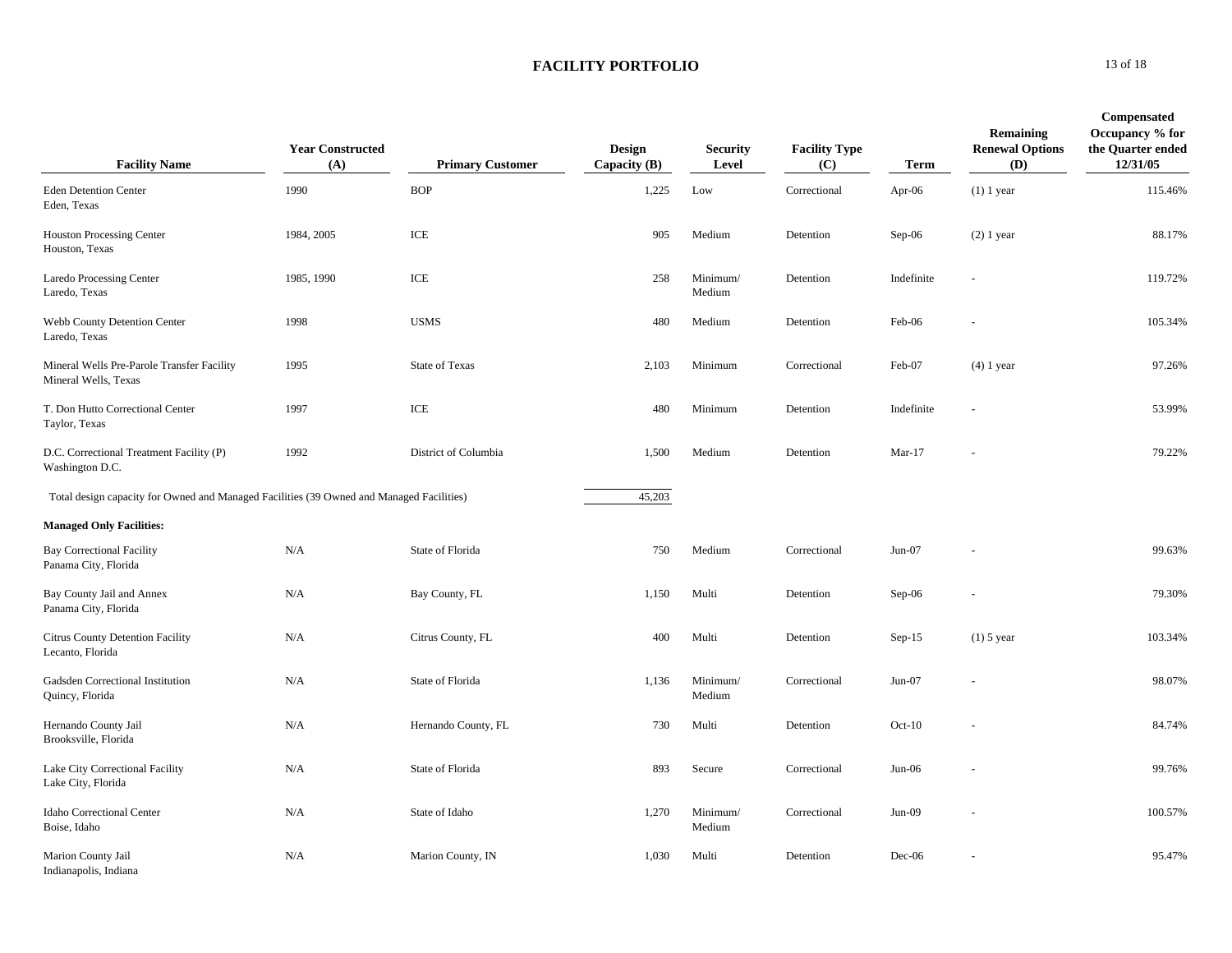| <b>Facility Name</b>                                             | <b>Year Constructed</b><br>(A) | <b>Primary Customer</b>   | <b>Design</b><br>Capacity $(B)$ | <b>Security</b><br>Level | <b>Facility Type</b><br>(C) | <b>Term</b> | Remaining<br><b>Renewal Options</b><br>(D) | <b>Compensated</b><br>Occupancy % for<br>the Quarter ended<br>12/31/05 |
|------------------------------------------------------------------|--------------------------------|---------------------------|---------------------------------|--------------------------|-----------------------------|-------------|--------------------------------------------|------------------------------------------------------------------------|
| Winn Correctional Center<br>Winnfield, Louisiana                 | N/A                            | State of Louisiana        | 1,538                           | Medium/<br>Maximum       | Correctional                | Sep-06      | $(1)$ 2 year                               | 110.99%                                                                |
| <b>Delta Correctional Facility</b><br>Greenwood, Mississippi     | N/A                            | State of Mississippi      | 1,172                           | Minimum/<br>Medium       | Correctional                | Sep-06      | $(1)$ 1 year                               | 93.67%                                                                 |
| Wilkinson County Correctional Facility<br>Woodville, Mississippi | N/A                            | State of Mississippi      | 1,000                           | Medium                   | Correctional                | $Sep-05$    | $(3)$ 1 year                               | 95.67%                                                                 |
| Elizabeth Detention Center<br>Elizabeth, New Jersey              | N/A                            | ICE                       | 300                             | Minimum                  | Detention                   | $Sep-08$    | $(5)$ 3 year                               | 100.67%                                                                |
| <b>Silverdale Facilities</b><br>Chattanooga, Tennessee           | N/A                            | Hamilton County, TN       | 918                             | Multi                    | Detention                   | Feb-07      | Indefinite                                 | 89.79%                                                                 |
| South Central Correctional Center<br>Clifton, Tennessee          | N/A                            | <b>State of Tennessee</b> | 1,676                           | Medium                   | Correctional                | Jul-07      |                                            | 97.33%                                                                 |
| Metro-Davidson County Detention Facility<br>Nashville, Tennessee | N/A                            | Davidson County, TN       | 1,092                           | Multi                    | Detention                   | Jul-06      | $(2)$ 1 year                               | 87.76%                                                                 |
| Hardeman County Correctional Facility<br>Whiteville, Tennessee   | N/A                            | <b>State of Tennessee</b> | 2,016                           | Medium                   | Correctional                | May-06      | $(4)$ 3 year                               | 97.44%                                                                 |
| B. M. Moore Correctional Center<br>Overton, Texas                | N/A                            | <b>State of Texas</b>     | 500                             | Minimum/<br>Medium       | Correctional                | $Jan-07$    | $(2)$ 1 year                               | 99.79%                                                                 |
| <b>Bartlett State Jail</b><br>Bartlett, Texas                    | N/A                            | <b>State of Texas</b>     | 1,001                           | Minimum/<br>Medium       | Correctional                | $Jan-07$    | $(4)$ 1 year                               | 99.72%                                                                 |
| Bradshaw State Jail<br>Henderson, Texas                          | N/A                            | <b>State of Texas</b>     | 1,980                           | Minimum/<br>Medium       | Correctional                | Jan-07      | $(4)$ 1 year                               | 99.65%                                                                 |
| Dawson State Jail<br>Dallas, Texas                               | N/A                            | <b>State of Texas</b>     | 2,216                           | Minimum/<br>Medium       | Correctional                | Jan-07      | $(4)$ 1 year                               | 97.89%                                                                 |
| <b>Diboll Correctional Center</b><br>Diboll, Texas               | N/A                            | <b>State of Texas</b>     | 518                             | Minimum/<br>Medium       | Correctional                | $Jan-07$    | $(2)$ 1 year                               | 99.95%                                                                 |

**0** 14 of 18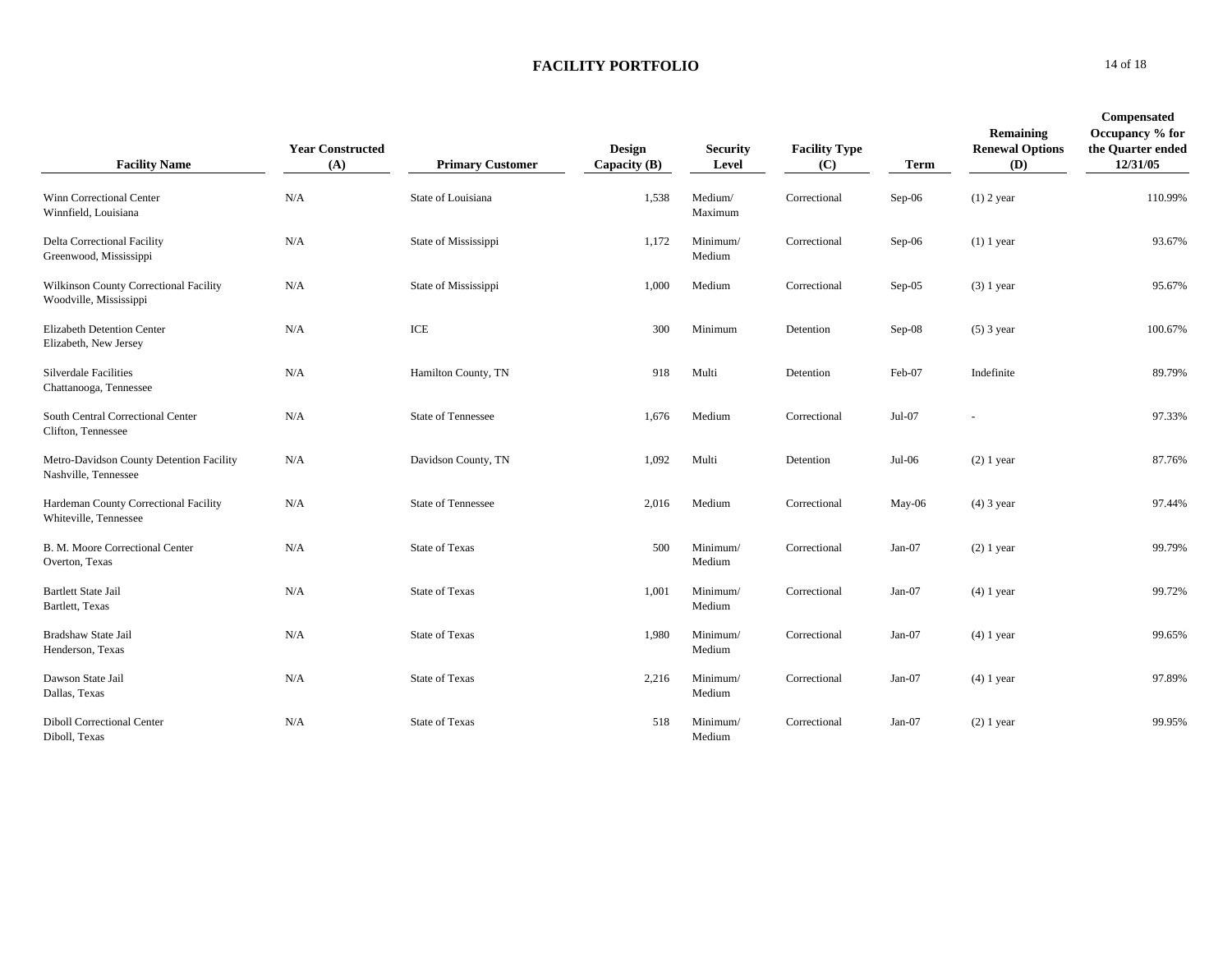| <b>Facility Name</b>                                                           | <b>Year Constructed</b><br>(A) | <b>Primary Customer</b>             | Design<br>Capacity $(B)$ | <b>Security</b><br>Level | <b>Facility Type</b><br>(C) | <b>Term</b> | Remaining<br><b>Renewal Options</b><br><b>(D)</b> | Compensated<br>Occupancy % for<br>the Quarter ended<br>12/31/05 |
|--------------------------------------------------------------------------------|--------------------------------|-------------------------------------|--------------------------|--------------------------|-----------------------------|-------------|---------------------------------------------------|-----------------------------------------------------------------|
| Liberty County Jail/Juvenile Center<br>Liberty, Texas                          | N/A                            | Liberty County, Texas               | 380                      | Multi                    | Detention                   | Jan-07      | $(1)$ 3 year                                      | 85.11%                                                          |
| Lindsey State Jail<br>Jacksboro, Texas                                         | N/A                            | <b>State of Texas</b>               | 1,031                    | Minimum/<br>Medium       | Correctional                | Jan-07      | $(4)$ 1 year                                      | 99.44%                                                          |
| Willacy State Jail<br>Raymondville, Texas                                      | N/A                            | <b>State of Texas</b>               | 1,069                    | Minimum/<br>Medium       | Correctional                | Jan-07      | $(4)$ 1 year                                      | 98.76%                                                          |
| Total design capacity for Managed Only Facilities (24 Managed Only Facilities) |                                |                                     | 25,766                   |                          |                             |             |                                                   |                                                                 |
| <b>Total design capacity for All Facilities</b>                                |                                |                                     | 70,969                   |                          |                             |             |                                                   |                                                                 |
| <b>Leased Facilities:</b>                                                      |                                |                                     |                          |                          |                             |             |                                                   |                                                                 |
| Leo Chesney Correctional Center<br>Live Oak, California                        | 1989                           | <b>Cornell Corrections</b>          | 240                      | Minimum                  | Owned/Leased                | $Sep-10$    | $\overline{\phantom{a}}$                          | N/A                                                             |
| Queensgate Correctional Facility<br>Cincinnati, Ohio                           | 1906                           | Hamilton County, OH                 | 850                      | Medium                   | Owned/Leased                | Feb-06      | $(1)$ 1 year                                      | N/A                                                             |
| Community Education Partners (Q)<br>Houston, Texas                             | N/A                            | <b>Community Education Partners</b> |                          | Non-secure               | Owned/Leased                | $Jun-08$    | $(3)$ 5 year                                      | N/A                                                             |

(A) The year constructed represents the initial completion of the facility's construction, as well as significant additions to the facility that occurred at a later date.

(B) Design capacity measures the number of beds, and accordingly, the number of inmates each facility is designed to accommodate. Facilities housing detainees on a short term basis may exceed the original intended design capacity for sentenced inmates due to the lower level of services required by detainees in custody for a brief period. From time to time, we may evaluate the design capacity of our facilities based on the customers using the facilities, and the ability to reconfigure space with minimal capital outlays. We believe design capacity is an appropriate measure for evaluating prison operations, because the revenue generated by each facility is based on a per diem or monthly rate per inmate housed at the facility paid by the corresponding contracting governmental entity.

(C) We manage numerous facilities that have more than a single function (i.e., housing both long-term sentenced adult prisoners and pre-trial detainees). The primary functional categories into which facility types are identified was determined by the relative size of prisoner populations in a particular facility on December 31, 2005. If, for example, a 1,000-bed facility housed 900 adult prisoners with sentences in excess of one year and 100 pre-trial detainees, the primary functional category to which it would be assigned would be that of correction facilities and not detention facilities. It should be understood that the primary functional category to which multi-user facilities are assigned may change from time to time.

(D) Remaining renewal options represents the number of renewals options, if applicable, and the remaining term of each option renewal.

(E) The facility is subject to a ground lease with the County of San Diego whereby the initial lease term is 18 years from the commencement of the contract, as defined. The County has the right to buy out all, or designated portions of, the premises at various times prior to the expiration of the term at a price generally equal to the cost of the premises, or the designated portion of the premises, less an allowance for the amortization over a 20-year period. Upon expiration of the lease, ownership of the facility automatically reverts to the County of San Diego.

(F) The facility is subject to a purchase option held by Huerfano County which grants Huerfano County the right to purchase the facility upon an early termination of the contract at a price generally equal to the cost of the facility plus 80% of the percentage increase in the Consumer Price Index, cumulated annually.

(G) The facility is subject to a purchase option held by the Georgia Department of Corrections, or GDOC, which grants the GDOC the right to purchase the facility for the lesser of the facility's depreciated book value or fair market value at any time during the term of the contract between us and the GDOC.

(H) During the fourth quarter of 2004, 273 beds were completed and available for use. The construction on the remaining 1,251 beds was completed and available for use in October 2005. We are currently pursuing new management contracts and other opportunities to take advantage of the beds that are available at the Stewart County Correctional Facility, but can provide no assurance that we will be successful in doing so.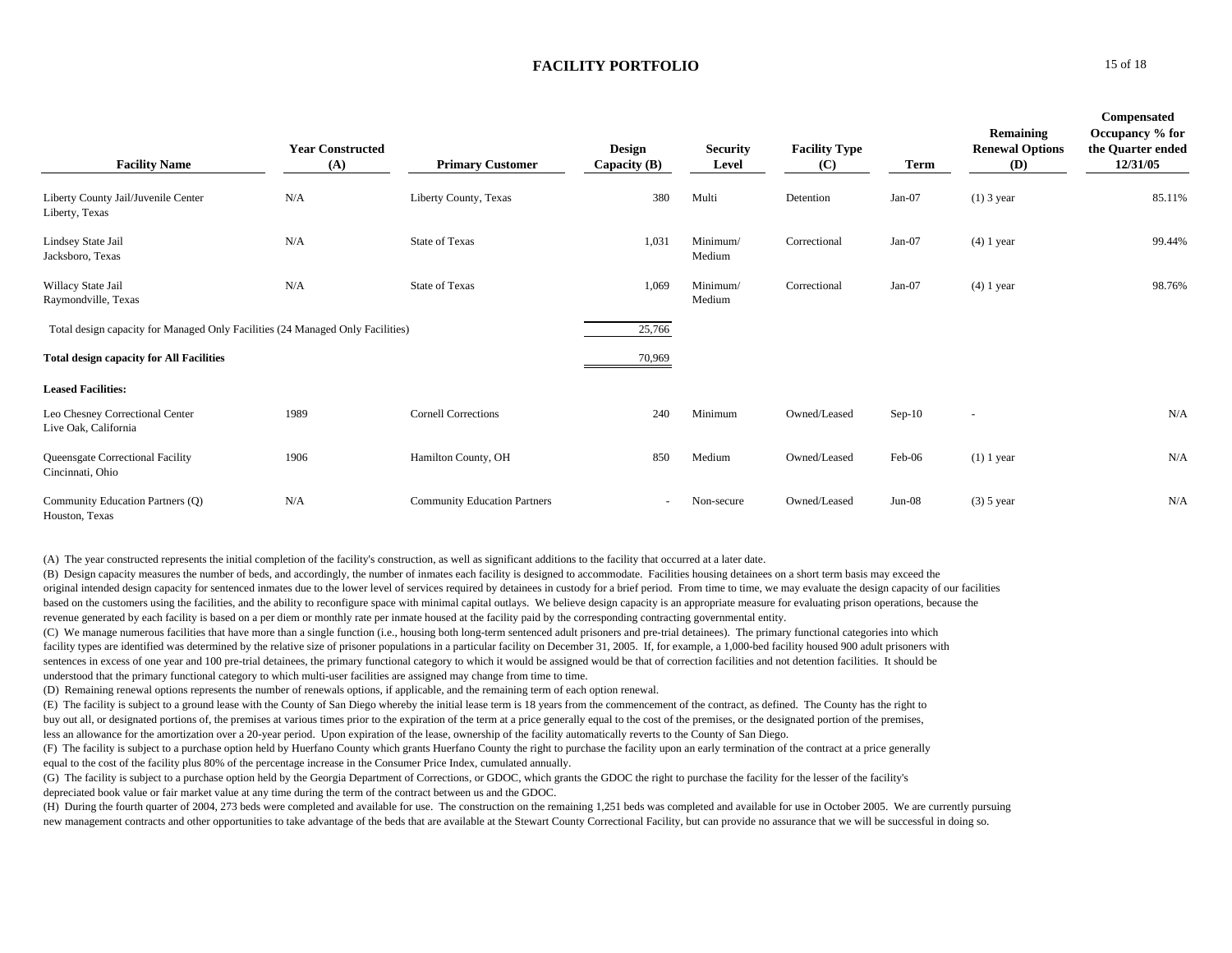|                      |                         |                         |                |                 |                      |              |                        | Compensated       |
|----------------------|-------------------------|-------------------------|----------------|-----------------|----------------------|--------------|------------------------|-------------------|
|                      |                         |                         |                |                 |                      |              | <b>Remaining</b>       | Occupancy % for   |
|                      | <b>Year Constructed</b> |                         | Design         | <b>Security</b> | <b>Facility Type</b> |              | <b>Renewal Options</b> | the Quarter ended |
| <b>Facility Name</b> | œ                       | <b>Primary Customer</b> | Capacity $(B)$ | Level           |                      | nm.<br>l'erm | (D)                    | 12/31/05          |

(I) The facility is subject to a deed of conveyance with the city of Wheelwright, KY which includes provisions that would allow assumption of ownership by the city of Wheelwright under the following occurrences: (1) we cea operate the facility for more than two years, (2) our failure to maintain at least one employee for a period of sixty consecutive days, or (3) a conversion to a maximum security facility based upon classification by the Ke Corrections Cabinet.

(J) The facility is subject to a purchase option held by the Tallahatchie County Correctional Authority which grants Tallahatchie County Correctional Authority the right to purchase the facility at any time during the contract at a price generally equal to the cost of the premises less an allowance for amortization over a 20-year period. During October 2005, we completed an amendment to extend the amortization period through 2035, which could be further extended to 2050 in the event we expand the facility by at least 200 beds.

(K) The State of Montana has an option to purchase the facility generally at any time during the term of the contract with us at fair market value less the then present value of a pre-determined portion of per-diem payments made to us by the state of Montana.

(L) The facility is subject to a purchase option held by the Oklahoma Department of Corrections, or ODC, which grants the ODC the right to purchase the facility at its fair market value at any time. (M) During the third quarter of 2003, all of the Wisconsin inmates housed at the North Fork Correctional Facility were transferred to the Diamondback Correctional Facility in order to satisfy a contractual provision mandated by the state of Wisconsin. Upon completion of the inmate transfers, North Fork Correctional Facility was closed and will remain closed for an indefinite period of time. We are currently pursuing new management contracts and other opportunities to take advantage of the beds that are available at the North Fork Correctional Facility, but can provide no assurance that we will be successful in doing so. (N) Upon conclusion of the thirty-year lease with Shelby County, Tennessee, the facility will become the property of Shelby County. Prior to such time, if the County terminates the lease without cause, or breaches the lease or the State fails to fund the contract, we may purchase the property for \$150,000. If we terminate the lease without cause, or breach the contract, we will be required to purchase the property for its fair market value as agreed to by the County and us.

(O) The state of Tennessee has the option to purchase the facility in the event of our bankruptcy, or upon an operational breach, as defined, at a price equal to the book value, as defined.

(P) The District of Columbia has the right to purchase the facility at any time during the term of the contract at a price generally equal to the present value of the remaining lease payments for the premises. Upon expiration of the lease, ownership of the facility automatically reverts to the District of Columbia.

(Q) The alternative educational facility is currently configured to accommodate 900 at-risk juveniles and may be expanded to accommodate a total of 1,400 at-risk juveniles.

**0** 16 of 18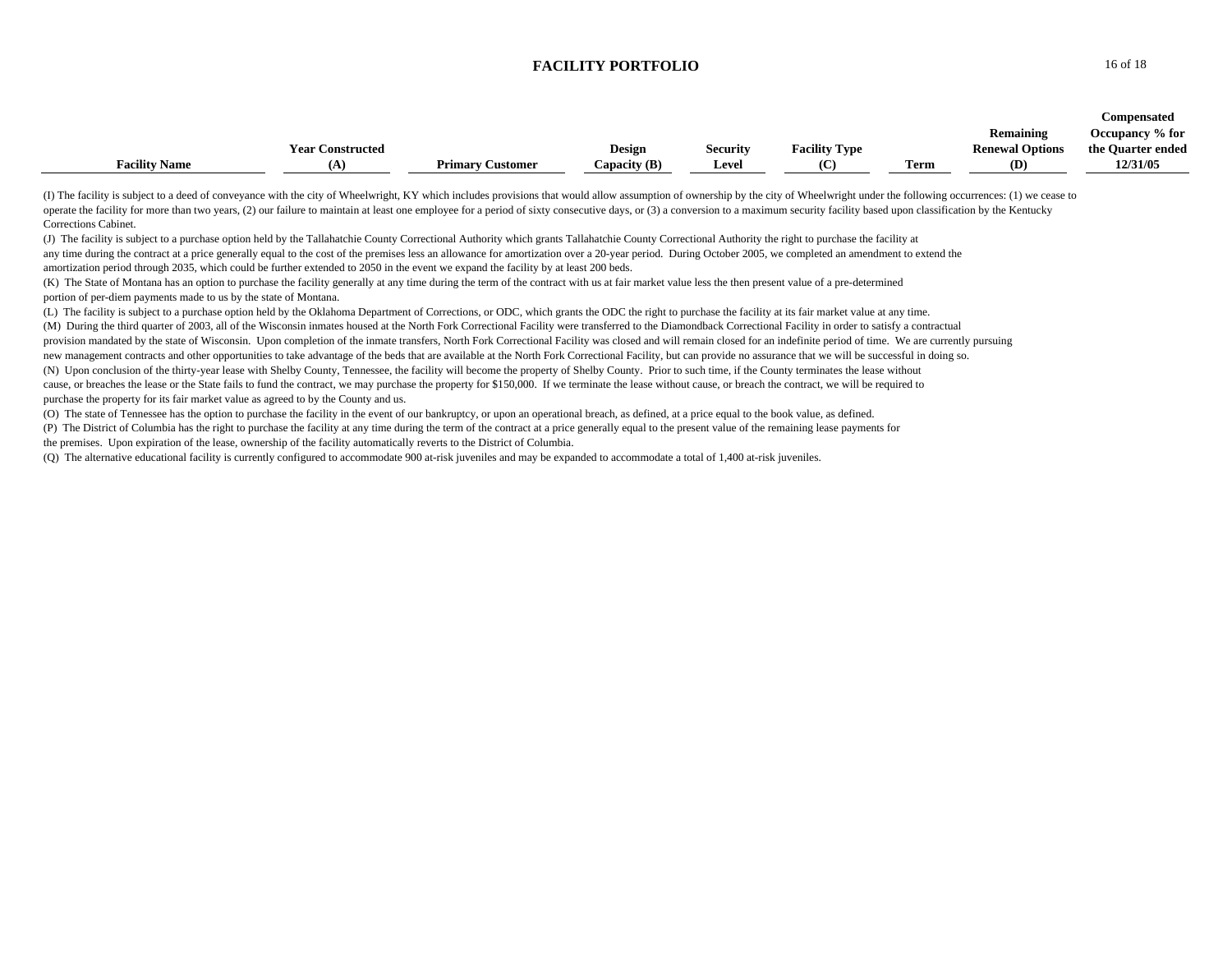## **DIVERSIFICATION OF REVENUE**

(Unaudited and amounts in thousands)

| <b>Customer</b>                                   | <b>Management Revenue For</b><br>the Twelve Months Ended<br><b>December 31, 2005</b> | <b>Percent of Management Revenue</b><br>For the Twelve Months Ended<br><b>December 31, 2005</b> |  |
|---------------------------------------------------|--------------------------------------------------------------------------------------|-------------------------------------------------------------------------------------------------|--|
| <b>Bureau of Prisons</b>                          | \$<br>195,967                                                                        | 16.69%                                                                                          |  |
| United States Marshals                            | 177,927                                                                              | 15.16%                                                                                          |  |
| Texas                                             | 92,608                                                                               | 7.89%                                                                                           |  |
| United States Immigration and Customs Enforcement | 92,941                                                                               | 7.92%                                                                                           |  |
| Tennessee                                         | 72,599                                                                               | 6.18%                                                                                           |  |
| Colorado                                          | 55,772                                                                               | 4.75%                                                                                           |  |
| Florida                                           | 54,198                                                                               | 4.62%                                                                                           |  |
| Georgia                                           | 49,164                                                                               | 4.19%                                                                                           |  |
| Oklahoma                                          | 31,007                                                                               | 2.64%                                                                                           |  |
| Hawaii                                            | 29,567                                                                               | 2.52%                                                                                           |  |
|                                                   | 851,750                                                                              | 72.56%                                                                                          |  |
| <b>Total Management Revenue</b>                   | 1,173,851                                                                            | 100.00%                                                                                         |  |